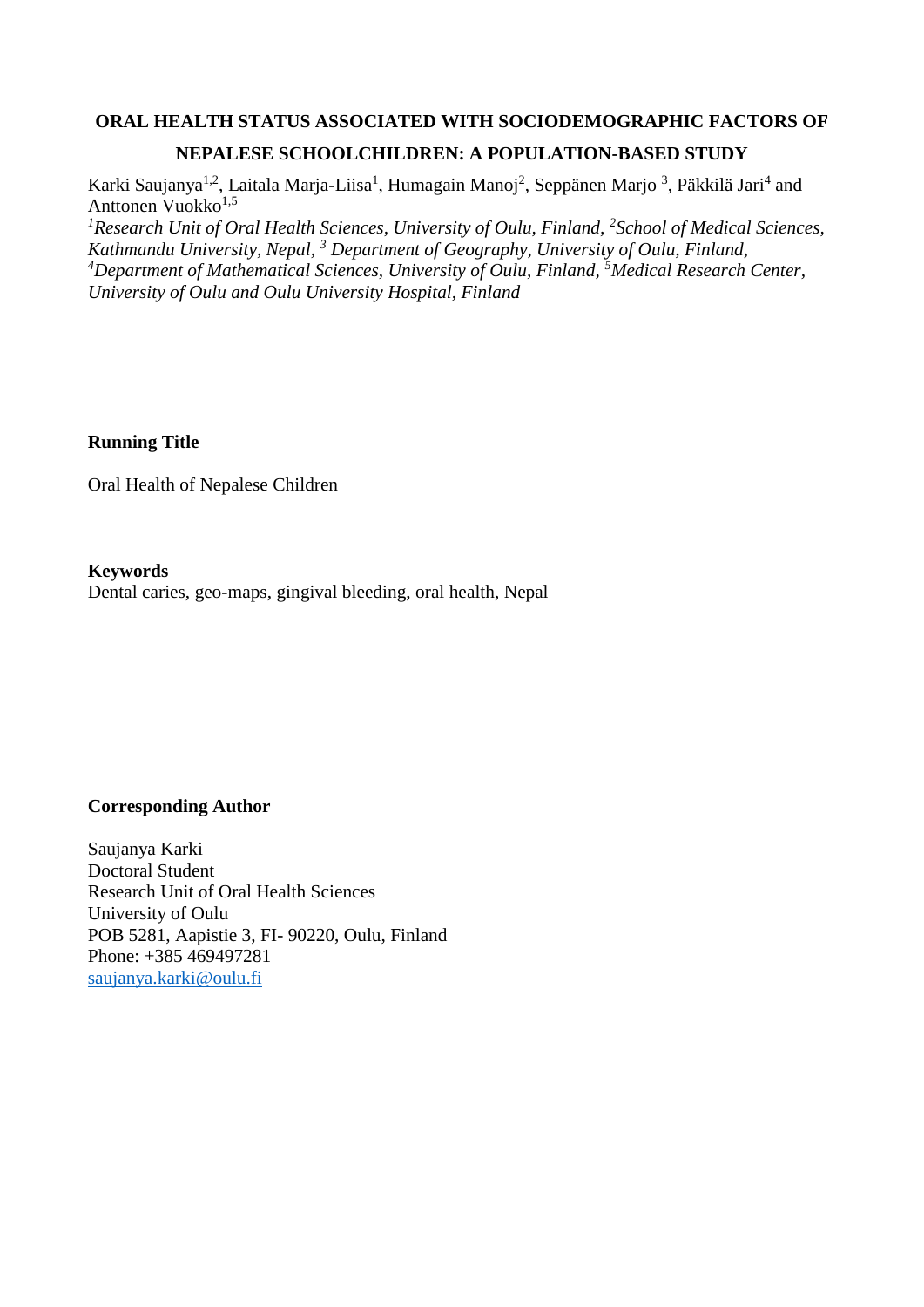# **Introduction**

The global burden of oral diseases has increased over past decades, with dental caries being the most prevalent<sup>1</sup>. Dental caries and periodontal diseases affect majority of children globally<sup>2</sup>. Oral diseases, mainly caries and periodontitis, account for approximately 15 million years of life lost annually<sup>1</sup>. The impact of periodontal diseases on general health is well established<sup>3</sup>. On the other hand, untreated caries may also cause pain, discomfort and even severe general infections<sup>4</sup>. Despite being preventable and treatable, these diseases often remain untreated, particularly in developing countries<sup>5</sup>. There is lack of knowledge on aetiology of the diseases. Poor access to oral health care, especially in remote areas of developing countries, may cause this, while in developed countries, oral health care is mostly included in primary health care  $(PHC)^6$ .

Nepal is a land-locked, multi-ethnic country and is divided into three ecological and five administrative developmental regions and 75 districts. The first National Oral Health Pathfinder Survey conducted in Nepal in 2004 among WHO age groups revealed that the prevalence of dental caries is low, except among 5-6-year-olds, but the prevalence of gingivitis is high among all children<sup>7</sup>. According to the WHO recommendation, clinical oral health surveys should be conducted in every 5-6 years to gather information on the oral health situation and services needed<sup>8</sup>. Consequently, a national oral health survey considering all these aspects was considered necessary due to recent changes in the Nepalese society<sup>9</sup>.

The aim of this study was to investigate oral health of Nepalese schoolchildren relative to their sociodemography. The hypothesis was that there is residence-related variation in the prevalence of dental caries, but not in the prevalence of gingivitis.

### **Methods**

The present study was a school-based, cross-sectional clinical study conducted among schoolchildren representing WHO index age groups (5-6-, 12- and 15-year-olds) in 27 schools of 18 out of 75 districts of Nepal (Fig. 1).

#### *Sample sites*

Stratified random sampling was used considering the ecological regions (Tarai in the south, Mountain in the north and Hill in between) and the administrative developmental regions (Eastern, Central, Western, Mid-Western and Far-Western). Three districts from each five developmental regions were selected to represent simultaneously also each ecological region. In the Kathmandu Valley, the most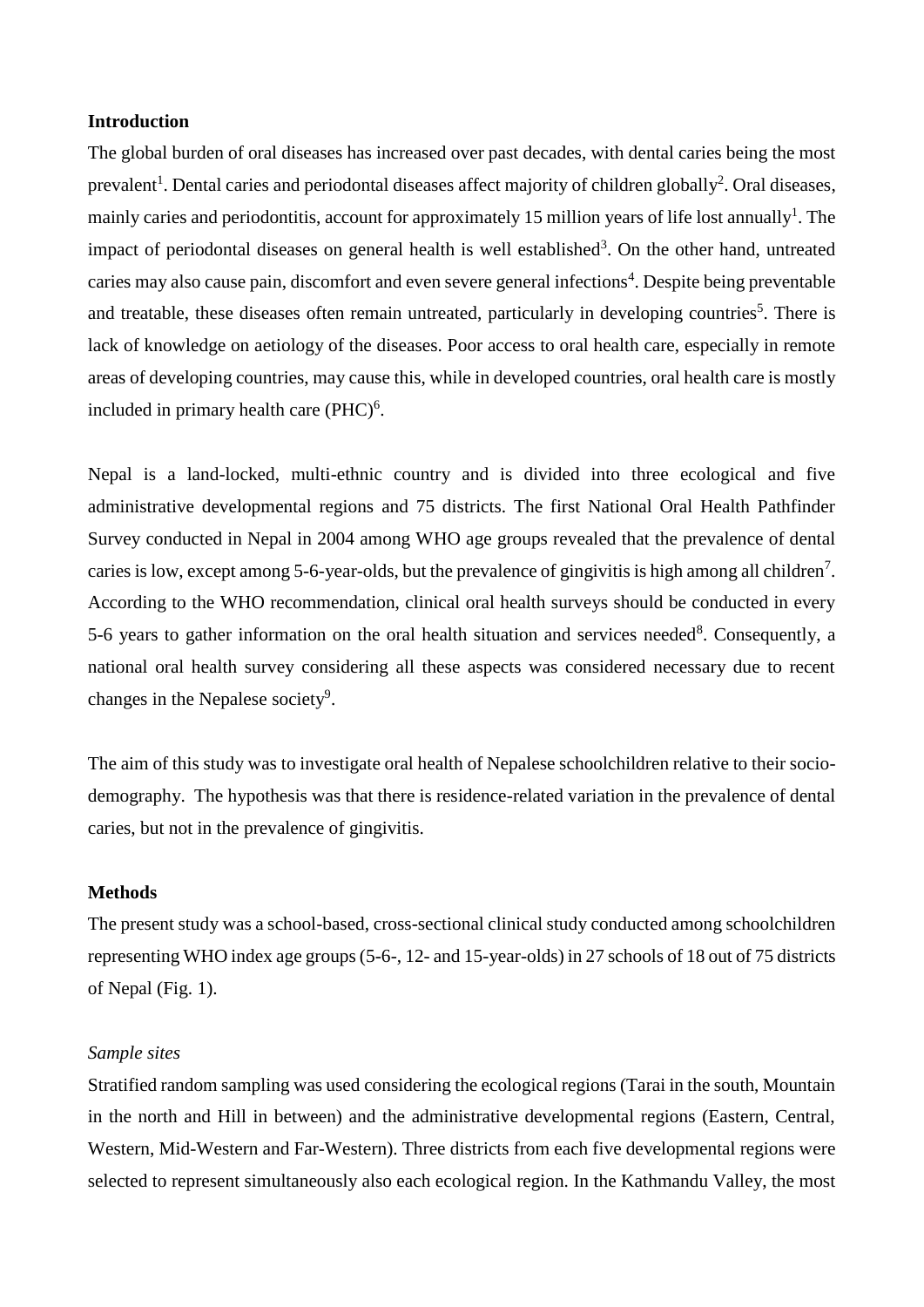densely populated urban area in Nepal, all the three districts were included (Fig. 1). The sample sites were considered as Location with access to oral health care *(or urban*)/Location with no access to oral health care *(or rural)* based on access to a health care clinic (government-operated or private) with a dental office and staff facilities within 10 km from the sample site. The decision was made after consulting a district health officer or primary health centre. Ethnicity among the study population was classified into seven groups as suggested by the Nepal Demography and Health Survey  $(2006)^{10}$ . After obtaining the list of schools from the Ministry of Education, the sample sites were selected conveniently (one to two schools per district).

# *Study population*

To estimate the sample size, a power calculation was carried out by using the G\*power software (GPOWER version 3.1, Samsovej 21, 8382 Hinnerup, Denmark) with 95% power and using the Mann-Whitney U test between means (difference in the number of decayed primary and permanent teeth,  $d/D = 0.3$ ) with alpha-type error at 0.05. The sample size of n=340 in each age group was considered sufficient.

Lists of students in all age groups were requested from the participant schools prior to the study. All 5-6-year-olds, accompanied by their parents as requested, were included without randomising. A maximum of 60 children in the two oldest age groups could be examined per day, and randomisation had to be carried out as follows: The children were asked to form two lines (according to their age) in the school assembly ground. If for instance 120 children were present, every second child was selected to participate (sample fraction). One school refused to participate and 1137 out of 1151 schoolchildren gave their permission and participated both the survey and clinical examination. The participation rates in each developmental region were Eastern (96.68%), Central (99.64%), Western (97.80%), Mid-Western (100%), and Far-Western (100%).

The age (birth year) and date of birth of each child were obtained from the school authorities and recorded in the individual data collecting sheet prior to the study.

#### *Clinical examination*

The clinical examination was conducted according to the WHO guidelines and criteria<sup>8</sup>. The protocol was confirmed during the training sessions. Clinical examinations were performed in the school premises using external (LED) headlights, intra-oral mirrors, and the WHO Community Periodontal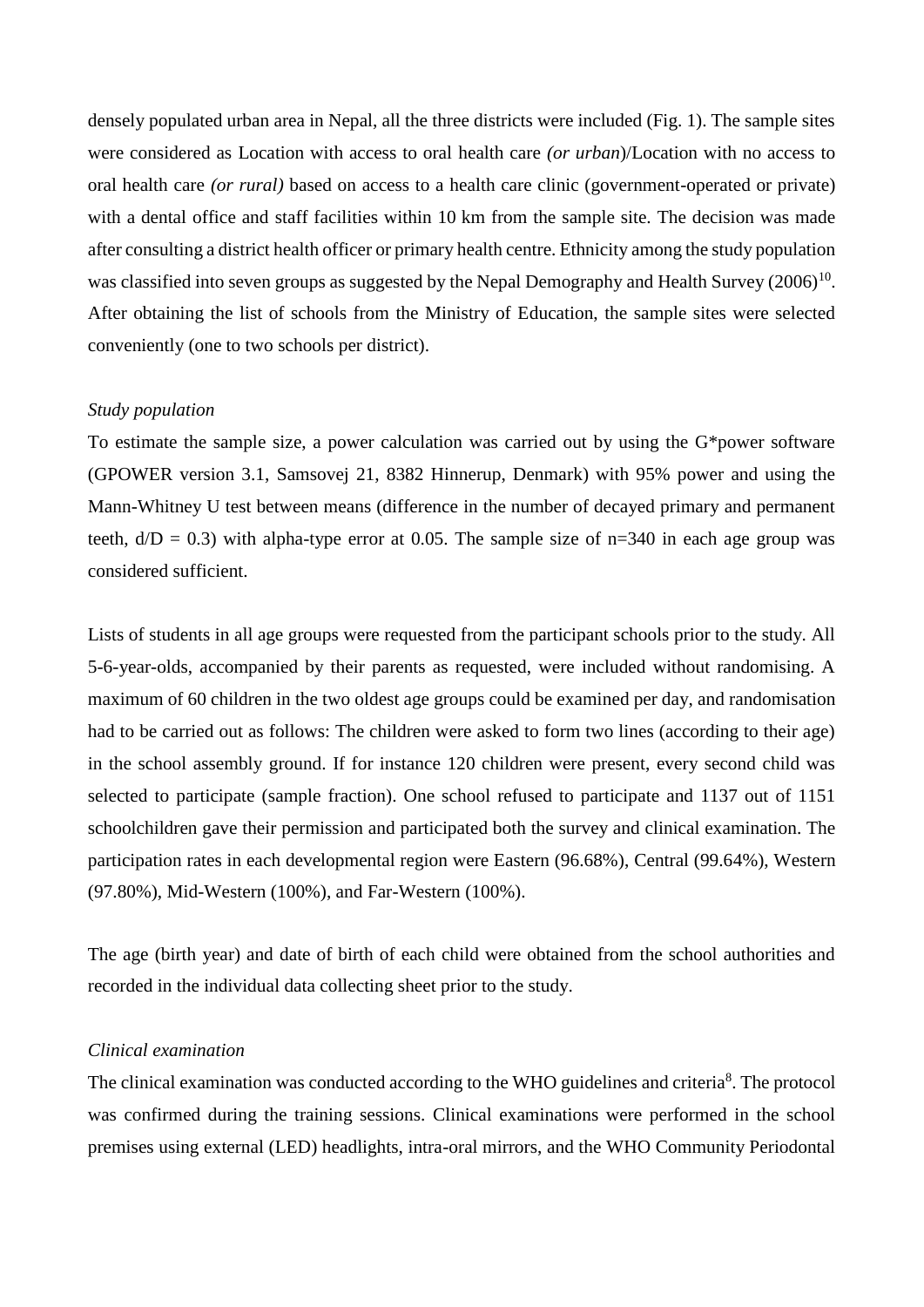probes. The examiners wore a uniform, a disposable mask, and gloves. The participant lay down on a bench and the examiner was seated behind them.

### *Cariological status*

The cariological status was evaluated at tooth level by visual-tactile examination investigating the depth and estimating activity, as well as the texture of tooth surfaces by using the WHO probe. Teeth were not cleaned professionally or air-dried prior to the examination. Each tooth was scored as *sound, decayed, filled with or without caries, missing due to caries, fissure sealed.* Teeth with even one surface affected were considered carious or filled. Missing due to caries was confirmed by asking the cause from the participant/parent.

### *pufa/PUFA*

The recently developed pufa/PUFA index measures the consequences of untreated dental caries $^{11}$ . The index measures the following: *visible pulp or pulp involvement (p/P), ulceration of the oral mucosa due to root fragments (u/U), a fistula (f/F) or an abscess (a/A).* The pufa/PUFA index was assessed as advised originally<sup>11</sup> and the lowercase letters were used for primary dentition and uppercase letters for permanent dentition. Only one score was assigned per tooth. In addition to mean pufa/PUFA scores (SD), pufa/PUFA sum scores were calculated as the total number of teeth with any pufa/PUFA criterion.

#### *Gingival status*

Gingiva of all teeth present was examined at six sites *(distobuccal, midbuccal, mesiobuccal, distolingual, midlingual, mesiolingual)*. The tip of the probe was gently inserted between the gingiva and the tooth following the anatomical configuration. A per-tooth score was registered based on *absence or presence of bleeding* at any of the sites.

#### *Dental trauma*

If any signs of treated/untreated trauma were present, the tooth was recorded as traumatised as follows: *enamel fractured only, enamel and dentine fracture, pulp involvement, missing tooth due to trauma, treated trauma*.

### *Fluorosis*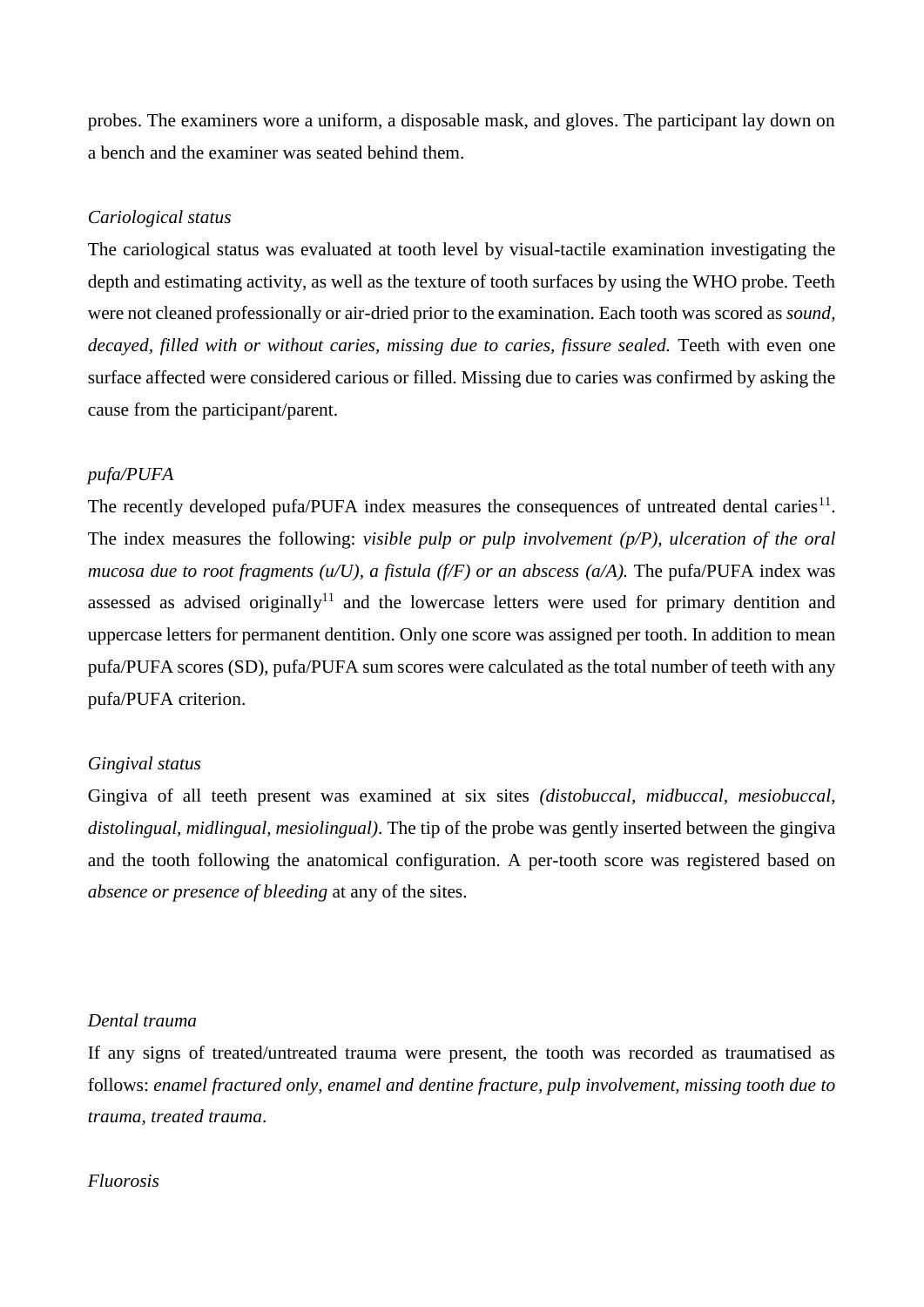The modified Dean's fluorosis index was used to record enamel fluorosis<sup>12</sup>. The index categorises fluorosis as follows: *normal, questionable, very mild, mild, moderate* or *severe*.

#### *Treatment urgency*

According to clinical findings, individuals were provided with one of the following scores: *no oral treatment need, preventive treatment needed (no caries, mild gingivitis), prompt treatment needed (caries, gingivitis)* or *immediate treatment needed.*

#### *Quality control and quality assurance*

Three registered Nepali dentists were trained and calibrated to conduct the clinical examinations. All findings were recorded manually on data collection sheets based on the WHO model<sup>8</sup> by two trained enumerators. Two senior researchers with experience of similar oral health surveys and validation processes conducted the training and calibration sessions.

Training provided in April 2016 covered both theoretical and practical lessons. All the trainees were provided with the WHO manual<sup>8</sup>. The lecture provided detailed information with illustrations on the clinical parameters to be investigated. During the calibration, 20 extracted teeth with a variety of carious lesions were examined. A consensus was reached by the examiners and trainees about the score. The examiners were trained to use 20 g gingival probing force with the help of a letter scale (Electronic Letter Scale, Art. no 34-9710, China).

After the theory session, the trainees, under the supervision of the trainers, recorded clinical findings of five children from each age group and the enumerators practised recording the findings. To ensure a high quality of the clinical examination, the training session was repeated briefly before the field stage and again one week later. Because the field stage lasted only two and half months, further training or calibration was not considered necessary. The intra-examiner agreement was calculated by using extracted teeth and it ranged from 0.84 to 0.97. A total of five children were examined by the three examiners, while the trainers acted as the golden standard. The inter-examiner kappa value for d/D was 0.87, pufa/PUFA was 0.63, dental traumas were 1.00, and fluorosis was 0.53.

#### *Fluoride in drinking water*

To assess the concentration of fluoride in school drinking water, water samples (500 ml) were collected in commercially available clean and dry bottles. The fluoride concentration (ppm) was assessed by using the SPANDS fluoride reagent solution (Hach Company, Colorado, United States).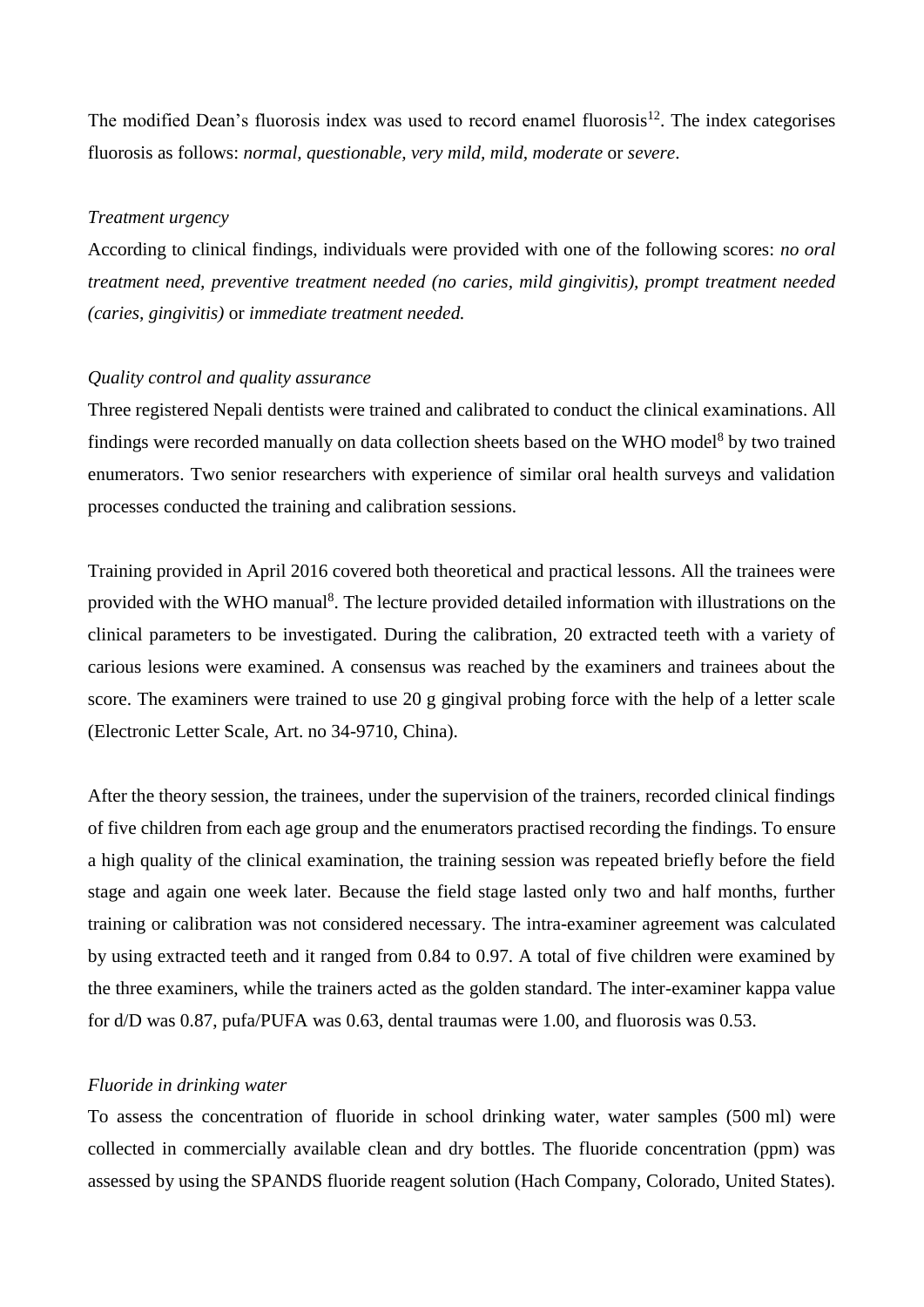### *Ethical clearance*

The study protocol and material were approved by the Ethical Committee, School of Medical Sciences, Kathmandu University (IRC No. 60/15, KUSMS) and a permission for the study was also obtained from the Northern Ostrobothnia Hospital District (18/2016). The ethical committee also approved the consent procedure. The entire study was conducted in full accordance with the World Medical Association Declaration of Helsinki. The Ministry of Health and the Ministry of Education, Government of Nepal, gave their written permission for the study, and the district health and education authorities also gave their permission. The schools were contacted via an informative letter describing the study. A written consent was required from the school headmaster before starting the field phase. A letter was also sent requesting participation of the older children and parents of the youngest ones. Parents of the youngest children gave a written consent while a verbal consent was obtained and recorded from the older ones. Participation was voluntary and the clinical examination caused no physical harm or pain to the participants.

# *Statistical analysis*

The data recorded manually on data sheets were transferred to the SPSS software (IBM SPSS Statistics for Windows, version 24.0. Armonk, NY: IBM Corp.) for analyses.

Demographic information about the study population was presented for age group, gender (m/f), location with access to oral health care (*urban/rural*), ecological region, developmental region, ethnicity, and district. The mean values (SD) of d/D, dmf/DMF (d/D>0 indicating a present caries treatment need and dmf/DMF>0 a present caries treatment need and past caries experience), pufa/PUFA (p/P pulp involvement, u/U ulceration due to root fragments, f/F fistula, and a/A abscess), BOP (number of teeth with gingival bleeding) were calculated. Proportions of children with d/D/dmf/DMF>0, pufa/PUFA>0, dental traumas>0, fluorosis >0, and BOP *>15%* and with different treatment needs were calculated*.*

The t-test and one-way ANOVA were used to compare the means between the groups. To compare the proportions between groups, the chi-square test was performed. To assess the effect of geographical variation on dental caries prevalence, a binary logistic regression model was carried out (odds ratios OR and 95% CI), having untreated carious lesions (d/D) as the dependent variable and gender and place of residence as the independent variables - the Kathmandu Valley was used as the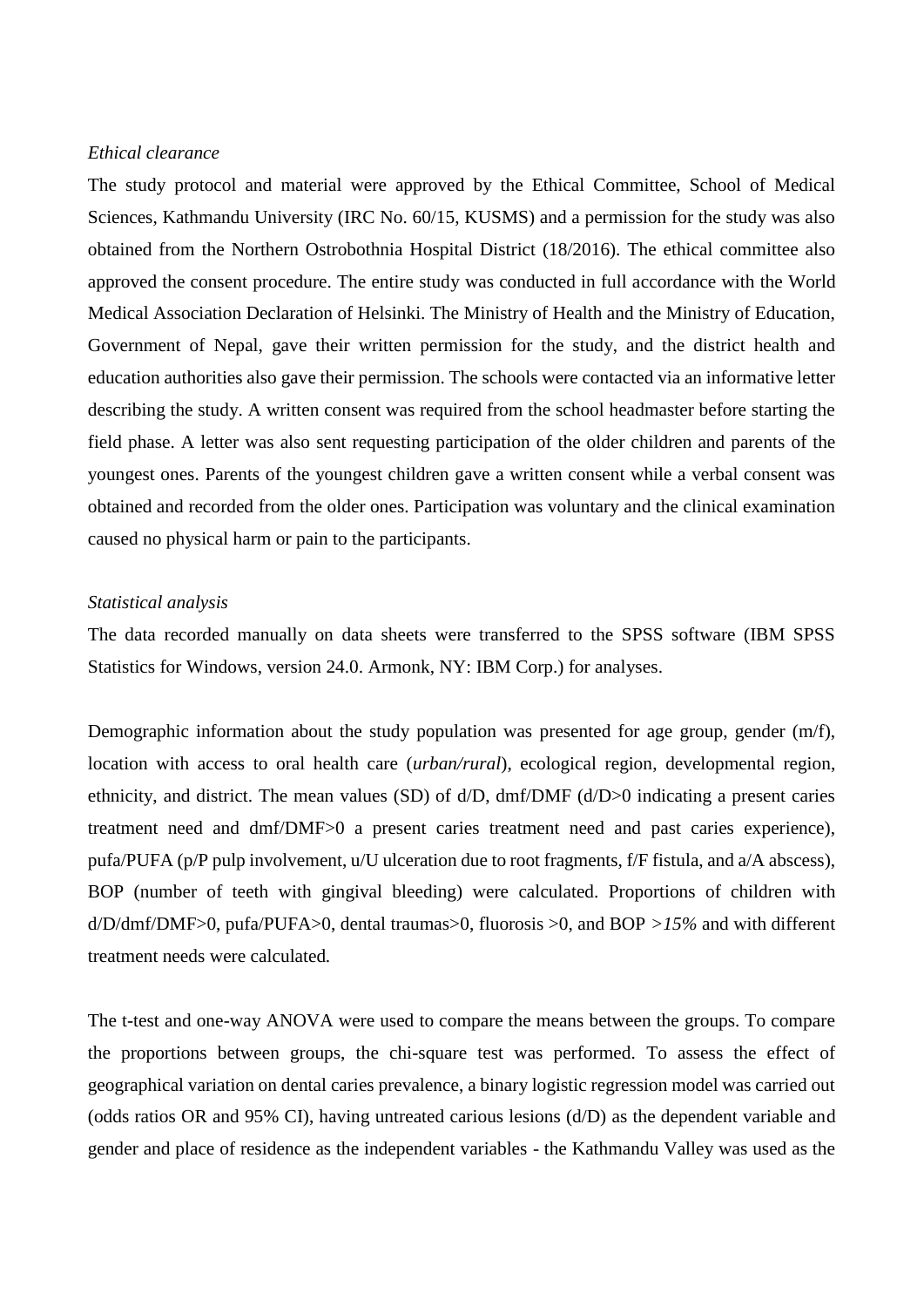reference and the OR estimates were illustrated by using geo-mapping. The statistical significance level was set at p-value *<0.05*.

#### *Geographic Information System (GIS)*

To visualise the results in the present study, the examination sites were geo-referenced and imported to ArcGIS, version 10.5 (Environmental Systems Research Institute, Inc., Redlands, CA, USA), to create geo-maps.

#### **Results**

Altogether 1,137 children were examined clinically. Among the study group, the proportion of the children was quite evenly distributed by age and gender. (Table 1). The proportion of those requiring restorative treatment (d/D>0) was 78.8% among the 5-6-year-olds, 53.4% among the 12-year-olds, and 60.8% among the 15-year-olds. Proportions of those with d/D>0 and dmf/DMF>0 were almost identical. (Table 2).

Among the 5-6-year-olds, the prevalence of dental caries was significantly higher among participants from the Western region compared to the other ones (Table 2). Among them, a higher risk for restorative treatment need (d) *per se* was discovered in remote districts (Banke, Mugu, Mustang, Okhaldhunga, Palpa and Surkhet) compared to the Kathmandu Valley (Figure 1). On the other hand, living outside the Kathmandu Valley was a protective factor among the 12- and 15-year-olds. As for the ecological regions, among all age groups, the restorative treatment need was the lowest in Tarai and the highest in the Mountain region (Table 2, Figure 1).

Among the youngest children, the prevalence of those with pufa/PUFA>0 was the highest (87.1%), while the respective figures were 8.5% for the 12-year-olds and 15.9% for the 15-year-olds. The most common sequel of untreated dental caries was pulpitis followed by abscesses and fistulae; the difference between the prevalence of the components was statistically significant  $(p<0.001)$  between the 5-6-year-olds and the 15-year-olds (Table 3).

From the youngest to the oldest age group, the mean number of teeth with BOP was 13.1 (SD 4.87), 14.8 (SD 6.52), and 19.0 (SD 6.58). The proportion of those with BOP>15% was more than 90% in all age groups. Additionally, children location with no access to oral health care (rural) had significantly higher BOP than the rest (Table 4). The prevalence of dental traumas was 1.8% for the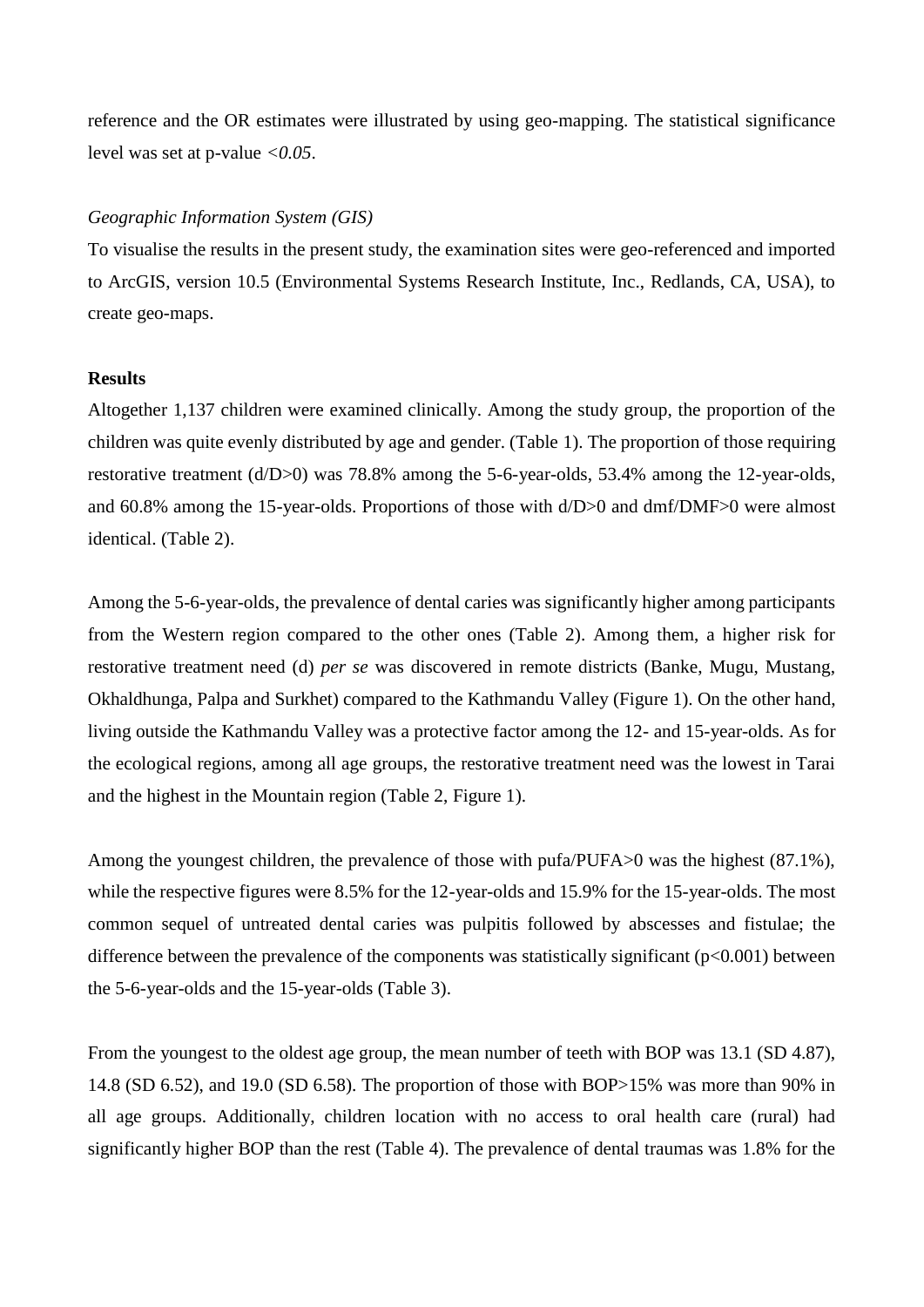5-6-year-olds, while the respective figures for the 12- and 15-year-olds were 5.1% and 6.3%. The prevalence was similar throughout the country (Table 4).

In most districts, the fluoride level was low, exceeding 0.8 ppm only in one district (Parsa) and only 4% of the study population was exposed to optimal level of fluoride in drinking water (Table 5). A high fluoride concentration was associated with reduced caries experience while no significant effect of optimal fluoride level was found for permanent dentition (Table 5). Fluorosis was seen in 4.1% of the 5-6-year olds, in 11.8% of the 12-year-olds and in 12.8% of the 15-year-olds. In all three age groups, those living in the Eastern and Tarai regions and in urban locations had significantly more frequently fluorosis than the rest (Table 4).

Majority of the children (73.6%) needed prompt treatment, while only 0.8% needed preventive treatment. About a fourth (25.6%) needed treatment urgently. The proportion of those needing treatment urgently was significantly higher (46.2%) among the 5-6-year-olds compared to the 12 year-olds (14.5%) and the 15-year-olds (15.1%) (*p<0.001*)*.* Children from the Mountain region  $(p=0.051)$  and the Central developmental region  $(p<0.001)$  or belonging to the Brahaman/Chhetri ethnic group (*p=0.317*) needed treatment more urgently than the rest.

# **Discussion**

Epidemiological studies on oral health must be routinely conducted to monitor the trends and risks of oral diseases. The present cross-sectional study provides information about the current oral health situation among schoolchildren in Nepal, a developing country. An increasing trend in the prevalence of oral diseases among Nepalese children was found when the results were compared to the previous National Oral Health Pathfinder Survey<sup>7</sup> conducted in Nepal. Particularly, the caries and gingival status of 5-6-year-olds are alarming. The number of subjects (in each age group) and the number of sample sites in the present study is harmonious with the WHO recommendation on pathfinder survey<sup>8</sup>. Furthermore, the 18 out of 75 districts also include one metropolitan city (Kathmandu), four submetropolitans (Bhaktapur, Birgunj, Butwal, Lalitpur), two major cities (Mahendranagar, Nepalgunj), and eleven villages (Fig 1).

Geographic variation in oral diseases here supports earlier findings concerning the link between diseases, access to health services and socio-demographic background<sup>13, 14</sup>, indeed, including the place of residence in analyses enhances the value of a cross-sectional study such as this one<sup>15</sup>. In Nepal, majority of children reported high consumption of sugar-containing foods<sup>16, 17</sup>. Moreover,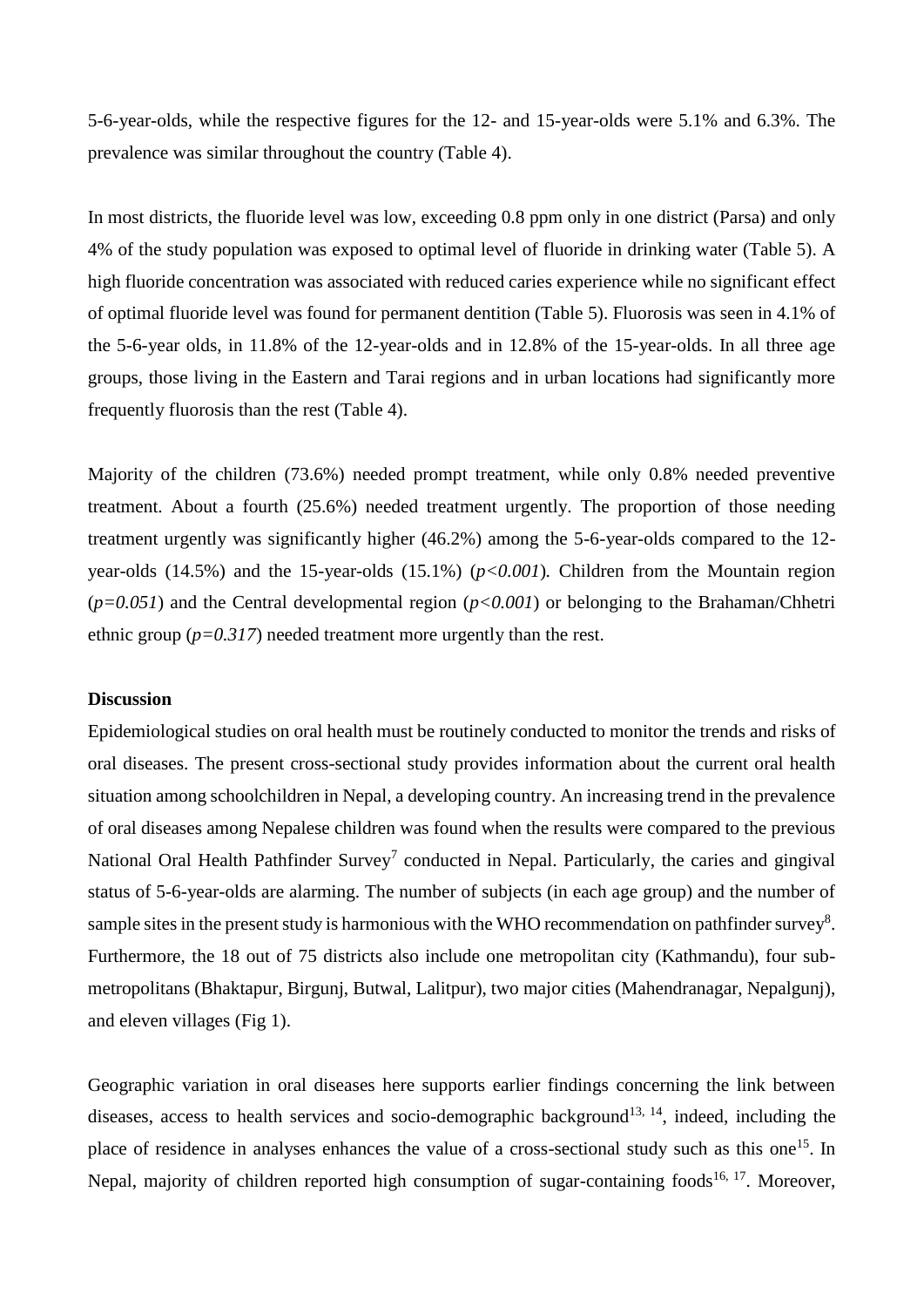industrial foods enriched with fermentable carbohydrates are nowadays easily available in all parts of Nepal<sup>17</sup>. Lack of knowledge of the impacts of such harmful diet may, indeed, be one reason for poor oral health. The importance of oral health habits (mainly dietary sugar, and tooth brushing) in dental caries prevalence was recently reported in a 6 year follow-up study conducted in the North-Korea<sup>18</sup>.

In addition to behavioural factors, the high prevalence of untreated dental caries and gingival bleeding in the Mountain and Western regions region may be due to limited oral health promotion, lack of preventive measures and access to oral health services. A recent study on dentist-population ratio in Nepal support our findings<sup>19</sup>. The dentist density and distance related oral health services have been found to influence oral health service use and oral health behaviours also elsewhere<sup>20</sup>. The association between ethnicity and caries experience was evident here mainly in indigenous (Newari and Janajati) children, and caries experience was even higher than previously reported concerning the Chepang children<sup>21</sup>. The possible explanation for this might be the low socio-economic status and low literacy rate among Dalits and Janajati, but not among the Newaris<sup>22</sup>. The cause of high caries level among Newari children can only be speculated, maybe dietary factors and oral hygiene habits, but this need further investigations. These findings should be borne in mind while making health promotion policies and planning and targeting resources.

Caries with harmful consequences was most prevalent in primary dentition. This suggests that environmental, socio-demographic and behavioural factors pose a real risk to Early Childhood Caries  $(ECC)$  in today's Nepal<sup>23</sup>. In all age groups, hardly any of the lesions had been restored, which was the reason for identical figures on mean dt/DT and dmft/DMFT values. As for caries status, epidemiological studies conducted in Sudan<sup>24</sup>, Bhutan<sup>25</sup>, and Albania<sup>26</sup> were in concordance with the present study whereas the caries prevalence among  $Afghani^{27}$ , and  $Lao^{15}$  children is higher. This mean caries experience clearly reflects the increasing trend in tooth decay in low- and middle-income countries, emphasis should be put on prevention, because disparities exist.

BOP was considered to indicate gingivitis<sup>28</sup>, because it has previously been reported to have a good correlation with the Gingival Index scores two and three<sup>29</sup>. The results can be considered reliable when trained and calibrated examinations are carried out by probing and using standard force<sup>30</sup>. The prevalence of BOP was in general high, and significantly higher in rural than in urban communities, which is in concordance with results reported in Laos<sup>15</sup> and Brazil<sup>31</sup> among 12-year-olds. Our results indicate future periodontal disease among the participants if left untreated<sup>32</sup>. Interestingly, gingival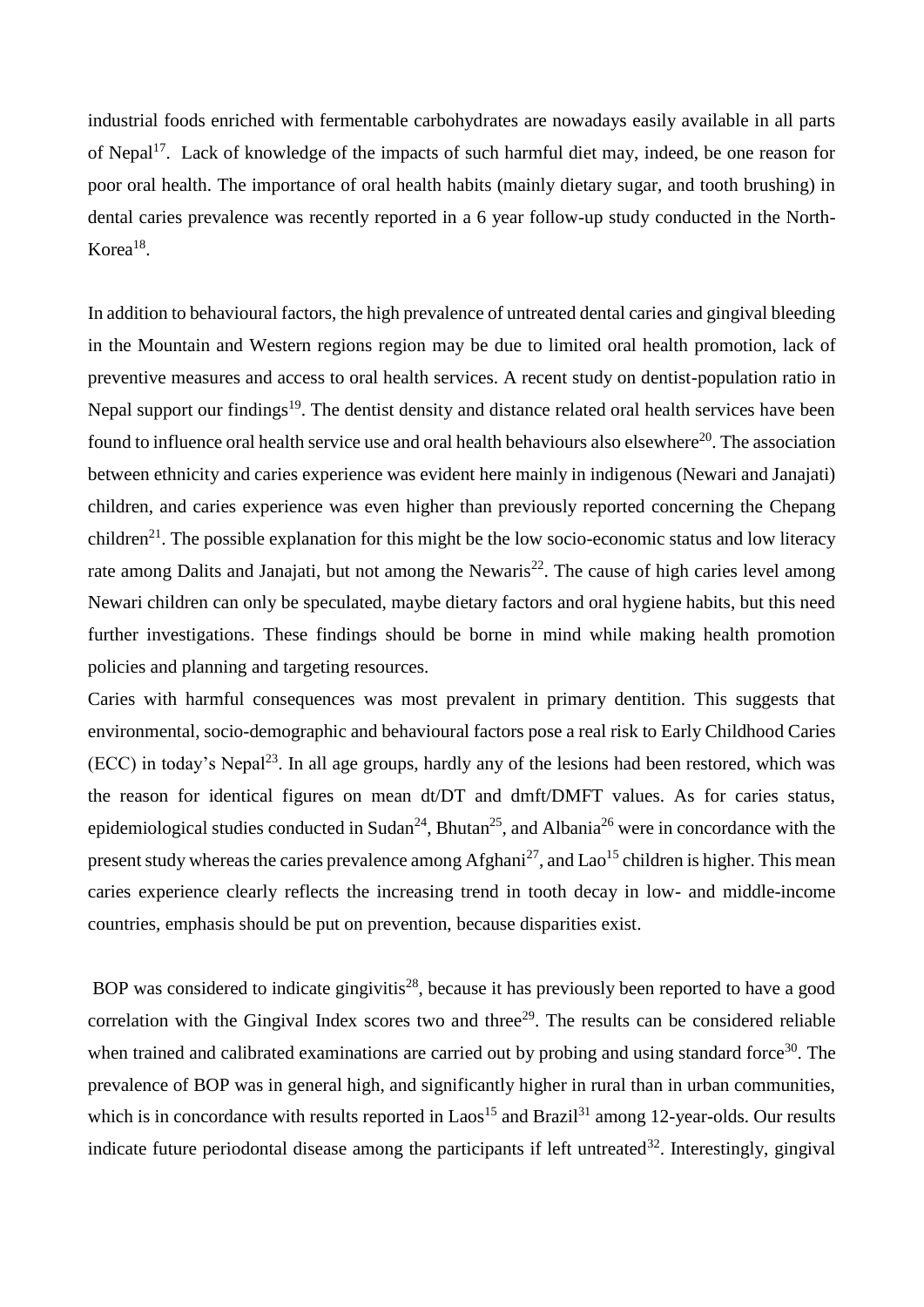bleeding on probing (BOP) tended to be higher in the older age groups and among girls. This supports the impact of hormonal changes on periodontium during puberty<sup>33</sup>.

The prevalence of dental traumas was low compared to previous studies conducted among these age groups<sup>15, 34</sup>. Accidents and sports are known to cause traumas<sup>35</sup>, and this should also be investigated in Nepal. Among the 12-year-olds, the prevalence of fluorosis here is identical with findings from Sudan<sup>24</sup>.

The sample size was determined at baseline on the basis of power calculations. Despite of the randomization in older age group, a shortcoming of the study is that the schools in each district were conveniently selected which might have led to possibilities of selection bias. Furthermore, not considering the clustered design and data during analysis can be considered as a limitation of our study. The children in the youngest age group accompanied by their parents were included. The decision on the *urban/rural* based on access to oral health care was practical, because of the centralization of the dental care only in the major cities which are all located only in Tarai and in the Kathmandu and Pokhara valleys but not in every district.

The sample represented different ecological, developmental and locations (urban/rural). Both the intra- and the inter-examiner agreement indicate that the outcome is reliable. Inclusion of bitewing radiograph would have been valuable, but in this case it was not possible<sup>36</sup>. However, the protocol included the rarely used pufa/PUFA index, which indicates the severity of caries status. Furthermore, the field-sites, training and the protocol followed the WHO guidelines and standardised validation methods<sup>8</sup>, and the agreement within and between the examiners varied from moderate to good for all variables<sup>37</sup>. In addition, multiple variables were included in the protocol, as suggested by WHO<sup>8</sup>.

Geographic Information System (GIS) is an innovation of science that provide a complete overview on analysis of geographic variation of the disease. The inclusion of geo-mapping in the present study gave valuable and new information on association between residence and oral health, as done earlier in developed countries<sup>38,39</sup>. Geo-mapping can be used for planning and for reviewing the outcome of health policies $40$ .

The results from present study support and suggest the need for more effective population-based preventive programmes. Role of fluoride in preventing dental caries is well established. Cost effective methods like water fluoridation and salt fluoridation are beneficial<sup>41</sup>. However, the water fluoridation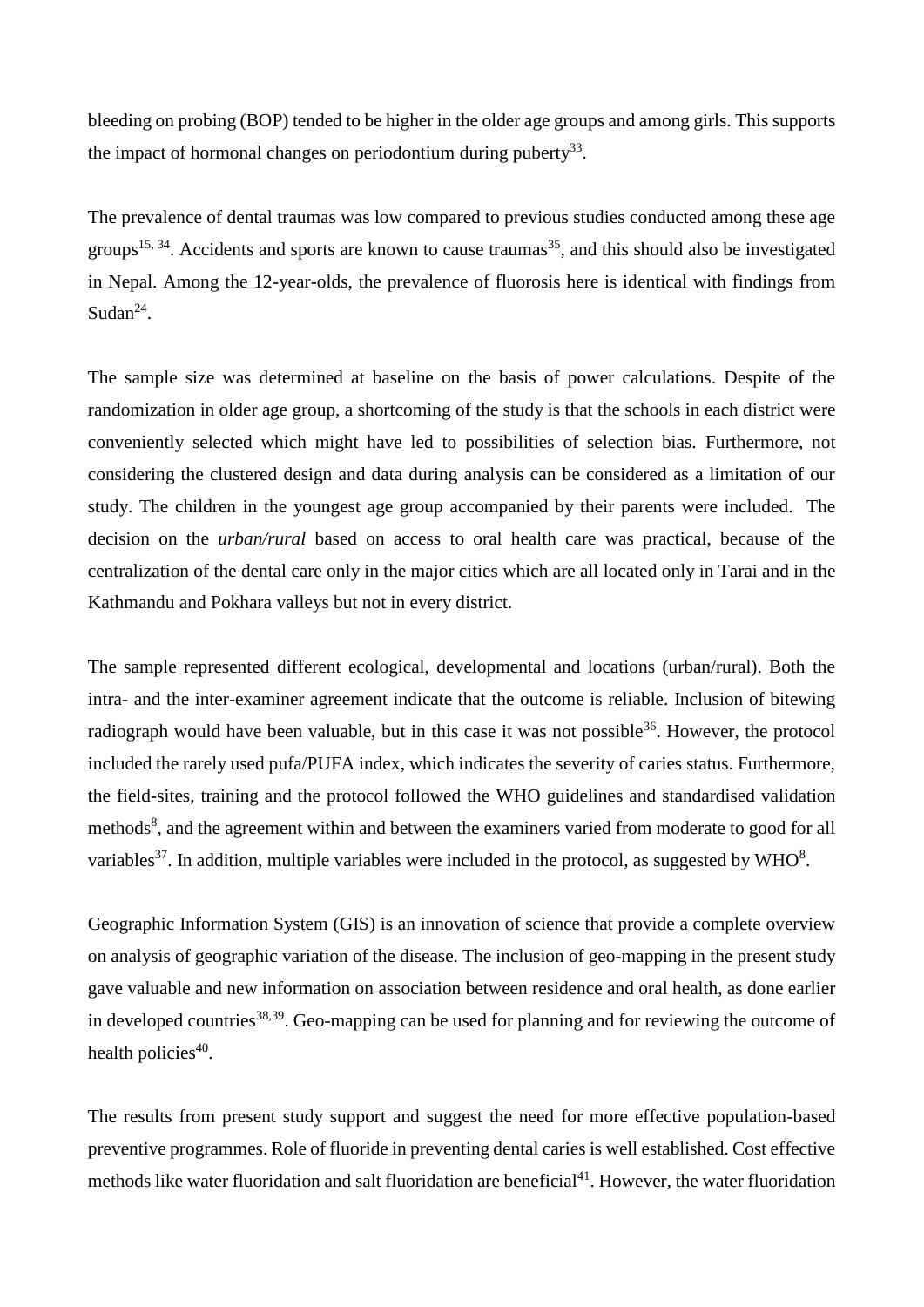is not feasible Nepal as people use multiple sources (more than  $40,000$ ) for drinking water $42$ . Possibility of salt fluoridation should be investigated, as there is only salt trading company for iodine processing<sup>42</sup>. Brushing with fluoridated toothpaste is most effective and widely used topical fluoride practice, and is becoming common also in Nepal, when at late 90's when fluoridated toothpaste became easily available<sup>43</sup>. Furthermore, the problem on affordability and accessibility of fluoridated toothpaste in Nepal still exists; all pastes are imported from multinational private companies; and prices have remained high for ordinary citizens due to taxes. The measures to reduce the cost of fluoridated tooth paste include reducing taxes and producing tooth paste locally in developing countries as was proposed previously by Goldman et al.  $(2008)^{44}$ . Tooth brushing should also be improved when majority of Nepalese children report brushing their teeth only once per day<sup>16</sup>. Similarly, annual Silver Diamine Fluoride<sup>45</sup> application could be integrated with on-going Nepal National Vitamin A Program (NVAP), which could decrease the incidence of Early Childhood Caries (ECC). Nevertheless, the cost and time effective programs must be implemented.

The original hypothesis that there is residence-related variation in the prevalence of dental caries was confirmed. Dental caries with serious consequences is common especially among 5-6-year-old Nepalese children and particularly in the Western developmental region. In all age groups, the situation was the best in Tarai, where in 3 out of 7 districts, the fluoride concentration was 0.5 ppm or higher. This should be further investigated. Schoolchildren from the Mountain region and from the Kathmandu Valley have a higher risk for dental caries compared to other children. The cause for this can only be speculated, but it may be due to behavioural issues. Behaviour modifications, such as tooth brushing with fluoridated toothpaste, and limiting the sugar intake as recommended by the WHO guidelines (<10% of total energy) will reduce the risk of dental caries as well as other possible non-communicable diseases<sup>46</sup>. Gingival bleeding, a sign of a risk of periodontal disease in the future, is common throughout the country and in all age groups. Geo-mapping is a valuable tool and should be utilised in the monitoring of oral health and its risk factors in populations. In conclusion, the present study highlights the need for national oral health promotion programmes and the primary health care based dental services in Nepal.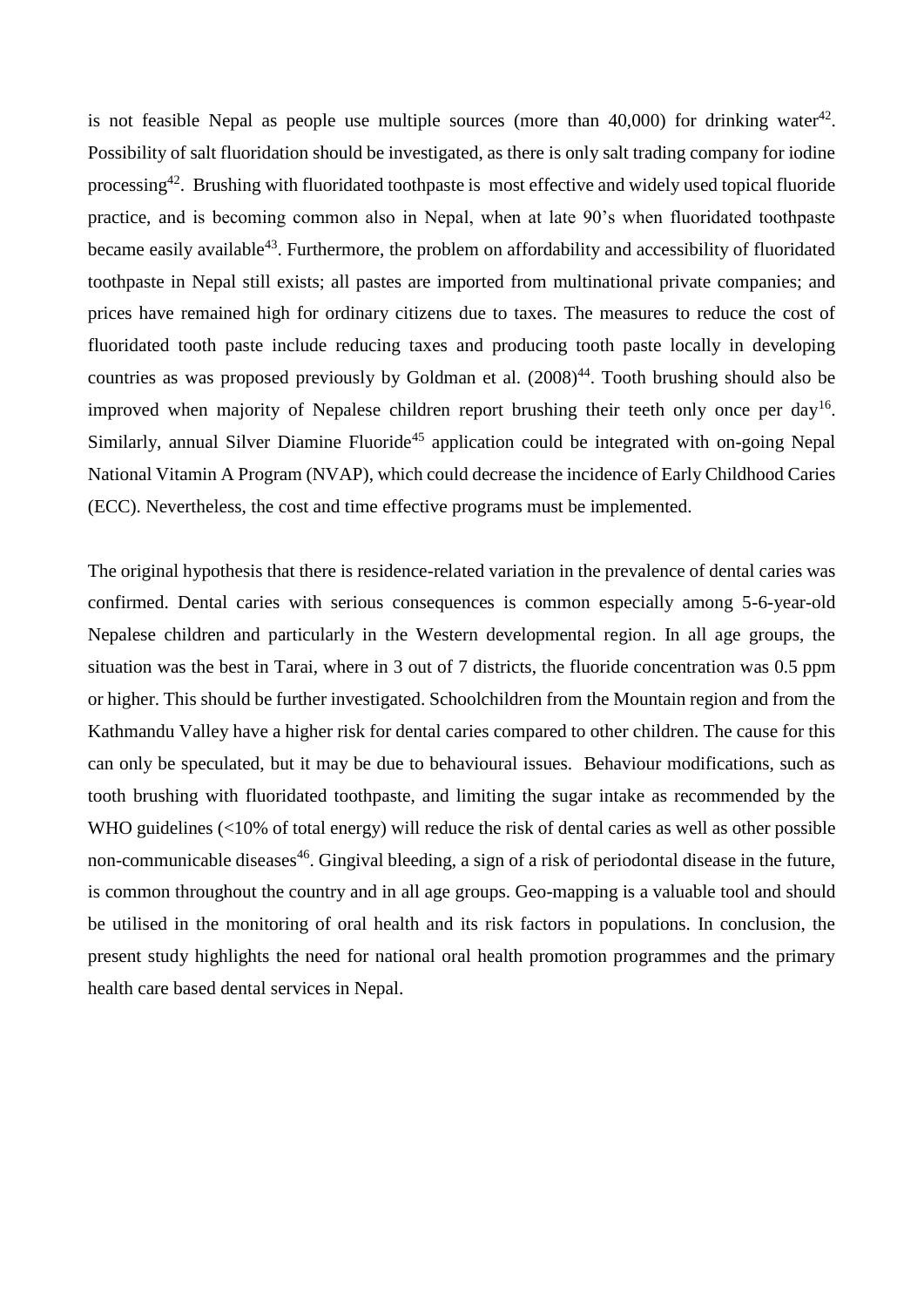#### **References**

1. Marcenes W, Kassebaum NJ, Bernabé E, et al. Global burden of oral conditions in 1990-2010: a systematic analysis. *J Dent Res* 2013 92: 592-597.

2. World Health Organization. *Oral health Fact Sheet*. Geneva: WHO; 2012.

3. Mathews MJ, Mathews EH, Mathews GE. Oral health and coronary heart disease. *BMC Oral Health* 2016 16: 122.

4. Gonçalves L, Lauriti L, Yamamoto MK, Luz JGC. Characteristics and management of patients requiring hospitalization for treatment of odontogenic infections. *J Craniofac Surg* 2013 24: 458.

5. Petersen PE, Bourgeois D, Ogawa H, Estupinan-Day S, Ndiaye C. The global burden of oral diseases and risks to oral health. *Bull World Health Organ* 2005 83: 661-669.

6. Kandelman D, Arpin S, Baez RJ, Baehni PC, Petersen PE. Oral health care systems in developing and developed countries. *Periodontol 2000* 2012 60: 98-109.

7. Yee R, Mishra P. *Nepal National Oral Health 'Pathfinder' Survey* 2004. Kathmandu: Oral Health Focal Point, Ministry of Health, Nepal 2004.

8. World Health Organization. *Oral Health Surveys: Basic Methods, 5th ed.* Geneva: World Health Organization 2013.

9. Adhikary D. Economic effects of conflict on the Economy in Nepal: before and after 2006. *e-JSBRBJ* 2016 7: 39-53.

10. Lynn B, Dahal DR, Govindasamy P. *Caste, Ethnic and Regional Identity in Nepal: Further Analysis of the 2006 Nepal Demographic and Health Survey.* Calverton, Maryland, USA: Macro International Inc 2008.

11. Monse B, Heinrich-Weltzien R, Benzian H, Holmgren C, van Palenstein Helderman W. PUFA- an index of clinical consequences of untreated dental caries. *Community Dent Oral Epidemiol* 2010 38: 77-82.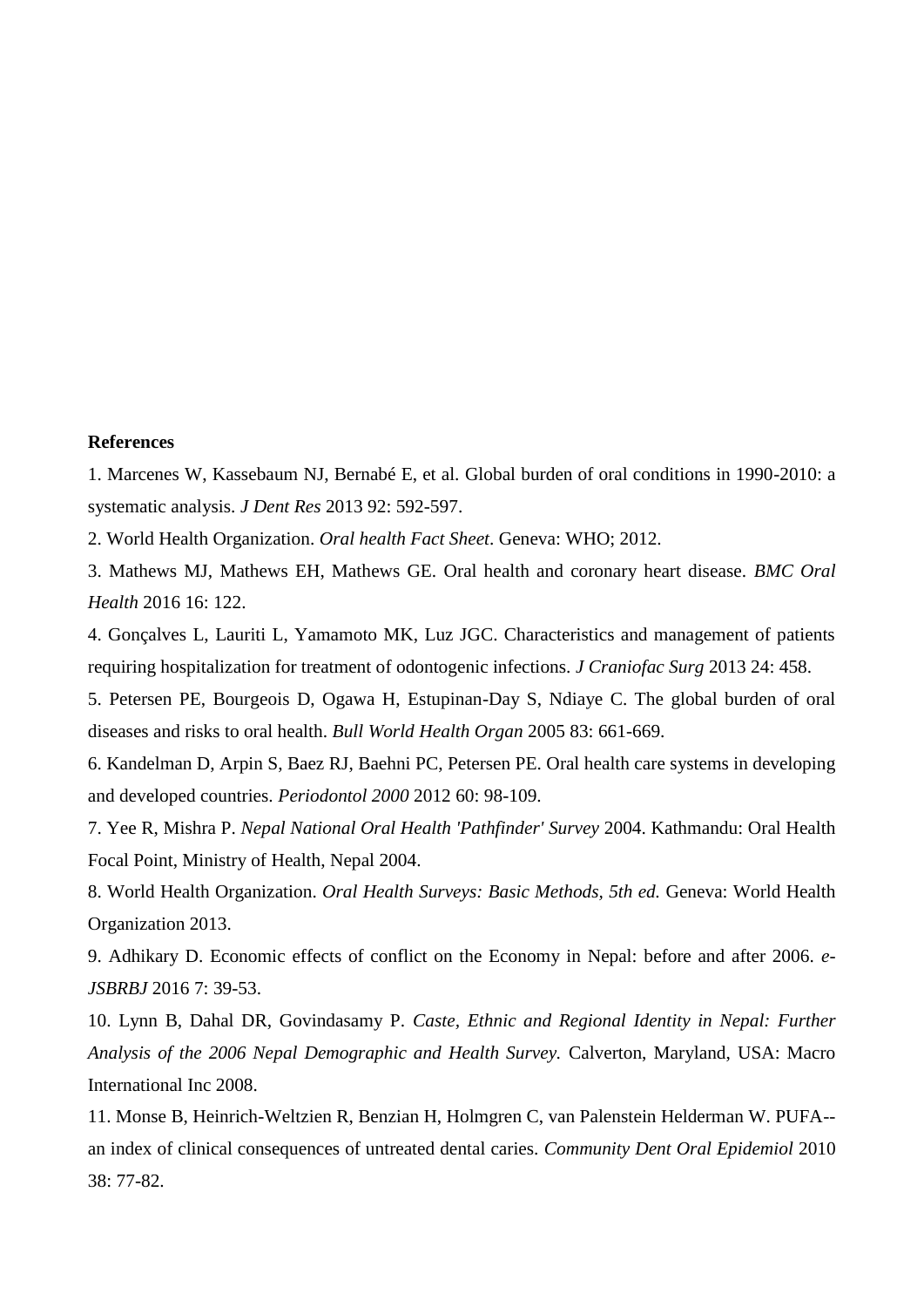12. Rozier RG. Epidemiologic indices for measuring the clinical manifestations of dental fluorosis: overview and critique. *Adv Dent Res* 1994 8: 39-55.

13. Do LG. Distribution of caries in children: variations between and within populations. *J Dent Res*  2012 91: 536-543.

14. Oulis CJ, Tsinidou K, Vadiakas G, Mamai-Homata E, Polychronopoulou A, Athanasouli T. Caries prevalence of 5, 12 and 15-year-old Greek children: a national pathfinder survey. C*ommunity Dent Health* 2012 29: 29-32.

15. Jürgensen N, Petersen PE. Oral health and the impact of socio-behavioural factors in a cross sectional survey of 12-year old school children in Laos. *BMC Oral Health* 2009 9: 29.

16. Karki S, Laitala M, Humagain M, Päkkila J, Anttonen V. Adaptation and Validation of a Nepali Version of the Child-Oral Impacts on Daily Performances Index (Child-OIDP). *Community Dent Health* (accepted for Publication)

17. Tarvonen P-, Suominen AL, Yang GS, Ri YS, Sipilä K. Association between oral health habits and dental caries among children in Pyongyang, Democratic People's Republic of Korea. *Int J Dent Hyg* 2017 15:e142.

18. Subedi YP, Marais D, Newlands D. Where is Nepal in the nutrition transition? *Asia Pac J Clin Nutr* 2017 26:358-367.

19. Shrestha RM, Shrestha SS, Kunwar N. Dentists in Nepal: A Situation Analysis. *J Nepal Health Res Counc* 2017 15:187-192.

20. Emami E, Wootton J, Galarneau C, Bedos C. Oral health and access to dental care: a qualitative exploration in rural Quebec. *Can J Rural Med* 2014 19:63-70.

21. Prasai Dixit L, Shakya A, Shrestha M, Shrestha A. Dental caries prevalence, oral health knowledge and practice among indigenous Chepang school children of Nepal. *BMC Oral Health* 2013 13: 20.

22. Subba C, Pyakuryal B, Shiromani Bastola T, Khajum Subba M, Raut N, Karki B. A study on Socio-Economic Status of Indigenous Peoples in Nepal. 1st ed, pp 27-104. Kathmandu: LAHURNIP, 2014.

23. Davies GN. Early childhood caries--a synopsis. *Community Dent Oral Epidemiol* 1998 26: 106- 116.

24. Nurelhuda NM, Trovik TA, Ali RW, Ahmed MF. Oral health status of 12-year-old school children in Khartoum state, the Sudan; a school-based survey. *BMC Oral Health* 2009 9: 15.

25. Ngedup S, Phurpa D. National oral health survey in 6- and 12-year-old Bhutanese school children. *Bhutan Health Journal* 2017 2:11-17.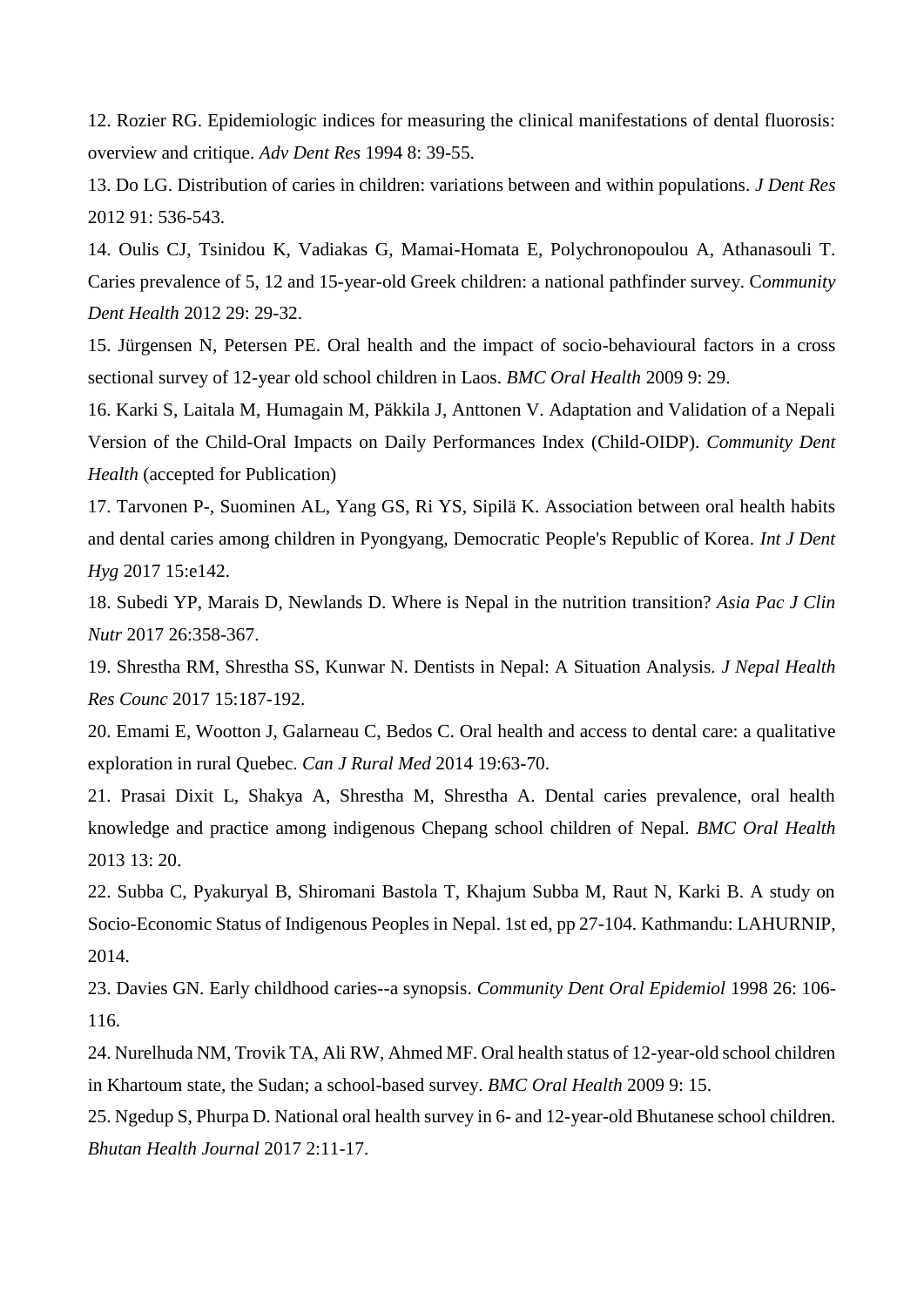26. Hysi D, Caglar E, Droboniku E, Toti C, Kuscu OO. Dental caries experience among Albanian pre-school children: a national survey. *Community Dent Health* 2017 34:46-49.

27. Schwendicke F, Doost F, Hopfenmüller W, Meyer‐Lueckel H, Paris S. Dental caries, fluorosis, and oral health behavior of children from Herat, Afghanistan. *Community Dentistry and Oral Epidemiology* 2015 43:521-531.

28. Checchi L, Montevecchi M, Checchi V, Zappulla F. The relationship between bleeding on probing and subgingival deposits. An endoscopical evaluation. *Open Dent J* 2009 3: 154-160.

29. Chaves ES, Wood RC, Jones AA, Newbold DA, Manwell MA, Kornman KS. Relationship of "bleeding on probing" and "gingival index bleeding" as clinical parameters of gingival inflammation. *J Clin Periodontol* 1993 20: 139-143.

30. Eaton KA, Rimini FM, Zak E, Brookman DJ, Newman HN. The achievement and maintenance of inter-examiner consistency in the assessment of plaque and gingivitis during a multicentre study based in general dental practices. *J Clin Periodontol* 1997 24: 183-188.

31. Tomazoni F, Vettore MV, Zanatta FB, Tuchtenhagen S, Moreira CHC, Ardenghi TM. The associations of socioeconomic status and social capital with gingival bleeding among schoolchildren. *J Public Health Dent* 2017 77: 21-29.

32. Lang NP, Joss A, Orsanic T, Gusberti FA, Siegrist BE. Bleeding on probing. A predictor for the progression of periodontal disease? *J Clin Periodontol* 1986 13: 590-596.

33. Mombelli A, Gusberti FA, van Oosten MA, Lang NP. Gingival health and gingivitis development during puberty. A 4-year longitudinal study. *J Clin Periodontol* 1989 16: 451-456.

34. Blokland A, Watt RG, Tsakos G, Heilmann A. Traumatic dental injuries and socioeconomic position - findings from the Children's Dental Health Survey 2013. *Community Dent Oral Epidemiol* 2016 44: 586-591.

35. Glendor U. Aetiology and risk factors related to traumatic dental injuries--a review of the literature. *Dent Traumatol* 2009 25: 19-31.

36. Agustsdottir H, Gudmundsdottir H, Eggertsson H, et al. Caries prevalence of permanent teeth: a national survey of children in Iceland using ICDAS. *Community Dent Oral Epidemiol* 2010 38: 299- 309.

37. McHugh ML. Interrater reliability: the kappa statistic. *Biochem Med (Zagreb)* 2012 22: 276-282. 38. Strömberg U, Holmn A, Magnusson K, Twetman S. Geo-mapping of time trends in childhood caries risk--a method for assessment of preventive care. *BMC Oral Health* 2012 12: 9.

39. Kämppi A, Tanner T, Päkkilä J, et al. Geographical distribution of dental caries prevalence and associated factors in young adults in Finland. *Caries Res* 2013 47: 346-354.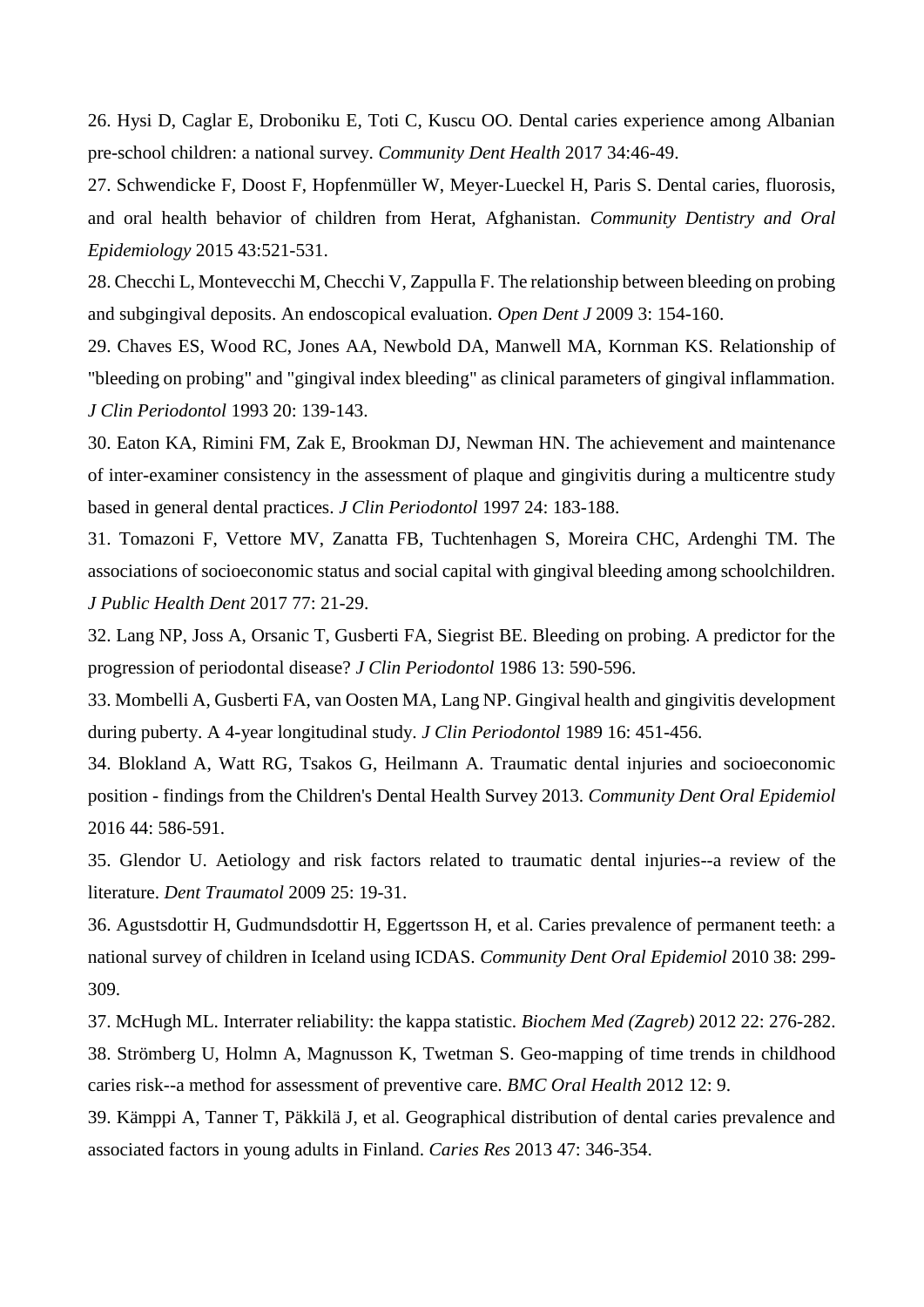40. Dummer TJB. Health geography: supporting public health policy and planning. *CMAJ* 2008 178: 1177-1180.

41. Mullane DM, Baez RJ, Jones S, Lennon MA, Petersen PE, Rugg-Gunn AJ, et al. Fluoride and Oral Health. *Community Dent Health* 2016 33:69-99.

42. Petersen PE, Baez RJ, Lennon MA. Community-oriented administration of fluoride for the prevention of dental caries: a summary of the current situation in Asia. *Adv Dent Res* 2012 24:5-10.

43. Yee R, McDonald N, Walker D. An advocacy project to fluoridate toothpastes in Nepal. *Int Dent J* 2003 53:220-230.

44. Goldman AS, Yee R, Holmgren CJ, Benzian H. Global affordability of fluoride toothpaste. *Globalization and Health* 2008 4:7.

45. Chu CH, Lo ECM, Lin HC. Effectiveness of silver diamine fluoride and sodium fluoride varnish in arresting dentin caries in Chinese pre-school children. *J Dent Res* 2002 81:767-770.

46. Guideline: Sugars intake for adults and children. Geneva: World Health Organization 2015.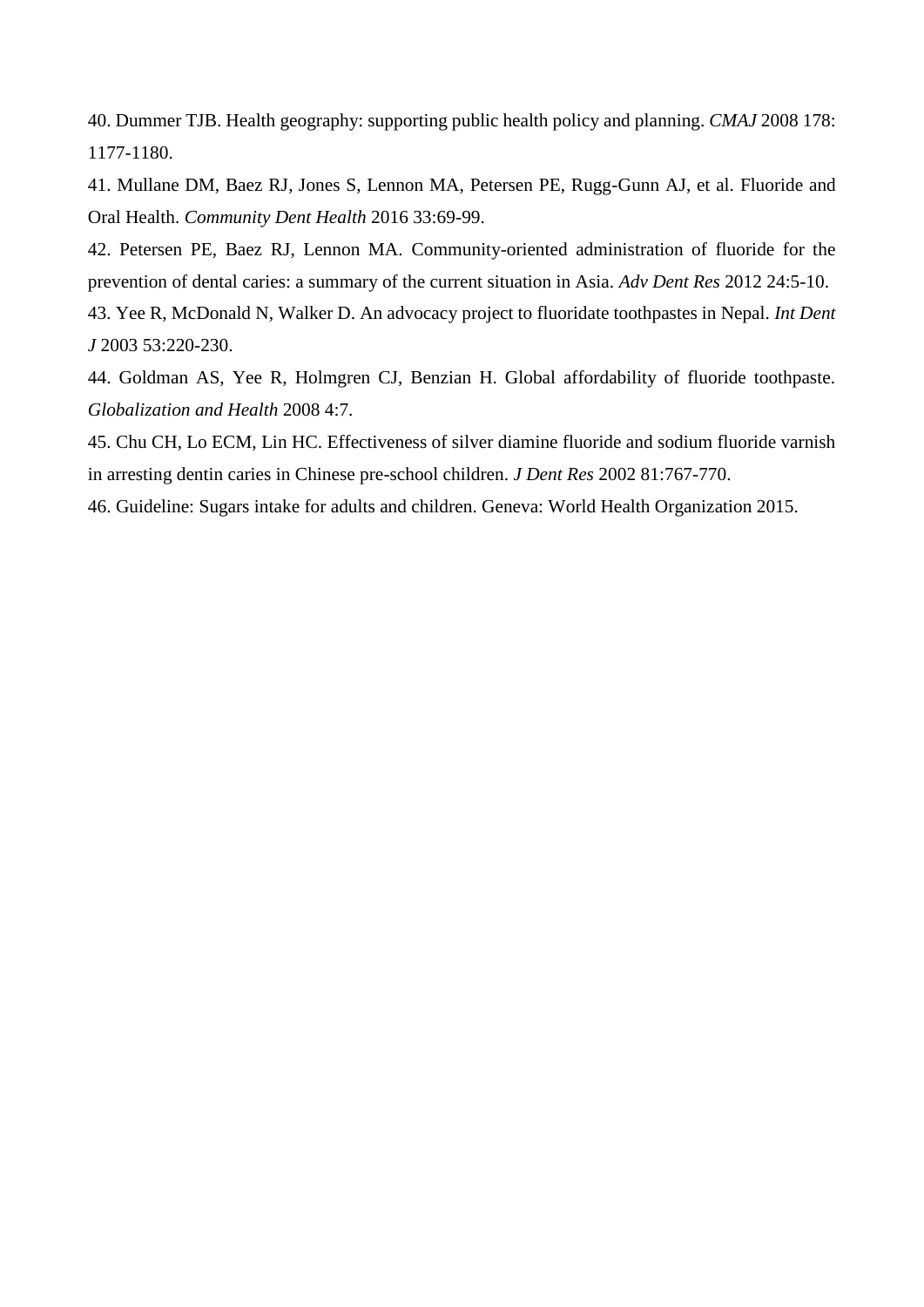| <b>Characteristics</b>                        | Participants (%)             |                             |                                 |                        |  |  |  |  |  |  |
|-----------------------------------------------|------------------------------|-----------------------------|---------------------------------|------------------------|--|--|--|--|--|--|
|                                               | 5-6-year-olds<br>$(n = 340)$ | 12-year-olds<br>$(n = 414)$ | 15-year-<br>olds<br>$(n = 383)$ | <b>Total</b><br>% (n)  |  |  |  |  |  |  |
| <b>Gender</b>                                 |                              |                             |                                 |                        |  |  |  |  |  |  |
| <b>Boys</b>                                   | 51.8                         | 51.4                        | 54.3                            | 52.5                   |  |  |  |  |  |  |
| Girls                                         | 48.2                         | 48.6                        | 45.7                            | (597)<br>47.5<br>(540) |  |  |  |  |  |  |
| <b>Developmental Regions</b>                  |                              |                             |                                 |                        |  |  |  |  |  |  |
| Eastern                                       | 15.9                         | 21.7                        | 23.2                            | 20.5<br>(233)          |  |  |  |  |  |  |
| Central                                       | 23.8                         | 22.2                        | 28.7                            | 24.9<br>(283)          |  |  |  |  |  |  |
| Western                                       | 19.4                         | 20.3                        | 19.1                            | 19.6<br>(223)          |  |  |  |  |  |  |
| Mid-western                                   | 17.4                         | 15.0                        | 9.1                             | 13.7<br>(156)          |  |  |  |  |  |  |
| Far-western                                   | 23.5                         | 20.8                        | 19.8                            | 21.3<br>(242)          |  |  |  |  |  |  |
| <b>Ecological Region</b>                      |                              |                             |                                 |                        |  |  |  |  |  |  |
| Mountain                                      | 31.8                         | 32.6                        | 30.5                            | 31.7<br>(360)          |  |  |  |  |  |  |
| Hill                                          | 50.6                         | 47.3                        | 47.3                            | 48.3<br>(549)          |  |  |  |  |  |  |
| Tarai                                         | 17.6                         | 20.0                        | 22.2                            | 20.1<br>(228)          |  |  |  |  |  |  |
| Location                                      |                              |                             |                                 |                        |  |  |  |  |  |  |
| With access to oral health care (Urban)       | 50.9                         | 51.7                        | 57.2                            | 53.3<br>(606)          |  |  |  |  |  |  |
| With no access to oral health care<br>(Rural) | 49.1                         | 48.3                        | 42.8                            | 46.7<br>(531)          |  |  |  |  |  |  |
| <b>Ethnic Groups</b>                          |                              |                             |                                 |                        |  |  |  |  |  |  |
| Brahaman/ Chhetri                             | 51.8                         | 49.0                        | 45.7                            | 48.7<br>(554)          |  |  |  |  |  |  |
| Tarai Madhesi                                 | 3.2                          | 4.3                         | 7.0                             | 4.9(56)                |  |  |  |  |  |  |
| Dalits                                        | 10.3                         | 9.7                         | 7.8                             | 9.2(105)               |  |  |  |  |  |  |
| Newar                                         | 5.0                          | 4.8                         | 9.1                             | 6.3(72)                |  |  |  |  |  |  |
| Janajati                                      | 27.6                         | 29.5                        | 28.7                            | 28.7<br>(326)          |  |  |  |  |  |  |
| Muslim                                        | 2.1                          | 2.7                         | 1.6                             | 2.1(24)                |  |  |  |  |  |  |

# Table 1. Demographic information of the study population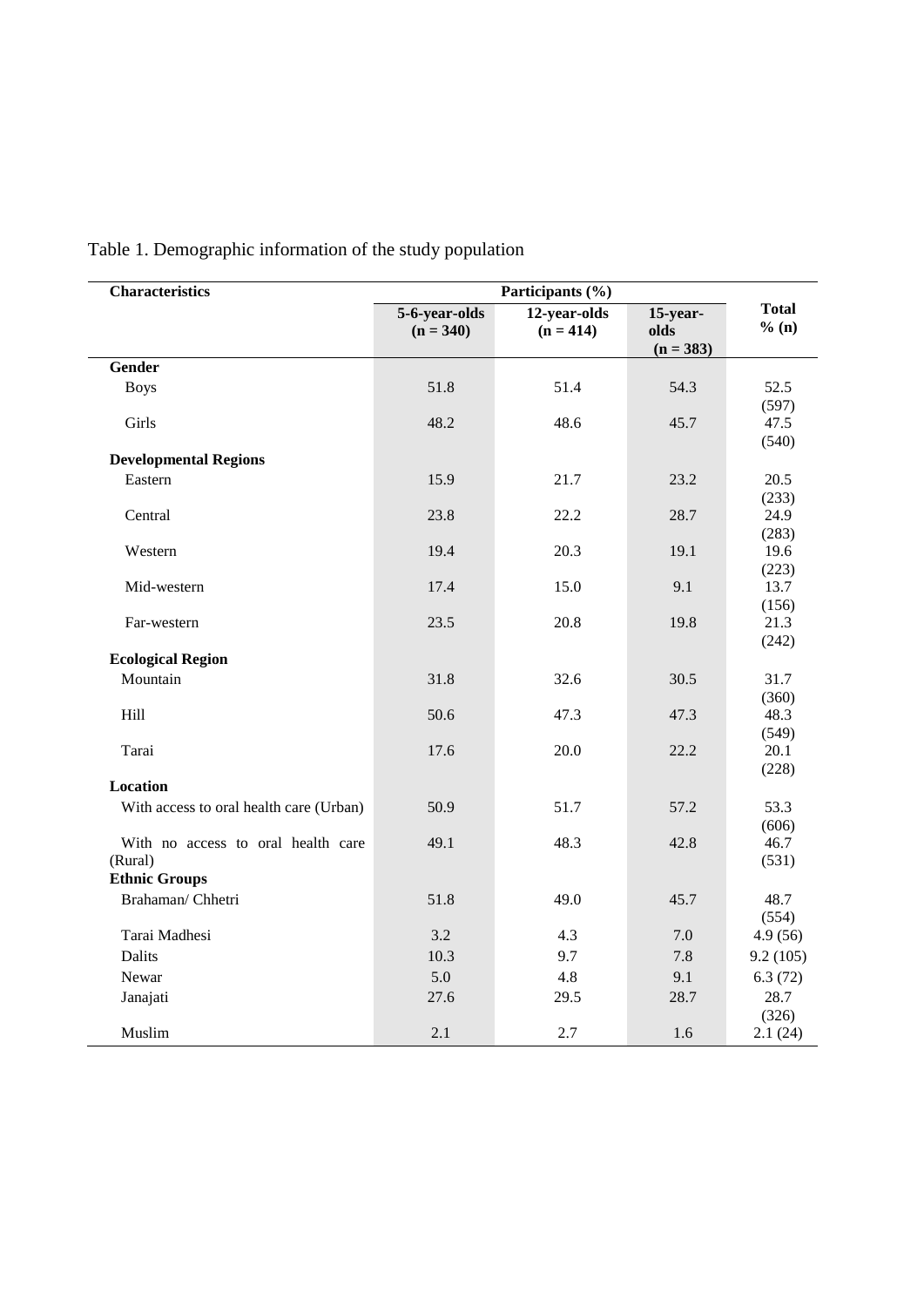| <b>Variables</b>               |                             | 5-6-year-olds                        |                |                           | 12-year-olds              |                          | 15-year-olds   |                           |                          |  |
|--------------------------------|-----------------------------|--------------------------------------|----------------|---------------------------|---------------------------|--------------------------|----------------|---------------------------|--------------------------|--|
|                                | $\mathrm{dmf}^{\mathrm{a}}$ | $\overline{\mathbf{d}^{\mathbf{b}}}$ | pufac          | $\mathbf{DMF}^\mathrm{a}$ | $\mathbf{D}^{\mathrm{b}}$ | <b>PUFA</b> <sup>c</sup> | $\bf{DM} F^a$  | $\mathbf{D}^{\mathrm{b}}$ | <b>PUFA</b> <sup>c</sup> |  |
|                                | Mean                        | Mean                                 | Mean<br>$\sim$ | Mean                      | Mean                      | Mean                     | Mean<br>$\sim$ | Mean                      | Mean                     |  |
| Gender                         |                             |                                      |                |                           |                           |                          |                |                           | $\sum_{*d}$              |  |
| <b>Boys</b>                    | 5.22                        | 5.16                                 | 1.29           | 1.28                      | 1.24                      | 0.09                     | 1.88           | 1.77                      | 0.23                     |  |
|                                | (4.14)                      | (4.10)                               | (1.74)         | (1.87)                    | (1.82)                    | (0.32)                   | (2.20)         | (2.16)                    | (0.68)                   |  |
| Girls                          | 4.71                        | 4.66                                 | 1.28           | 1.47                      | 1.44                      | 0.11                     | 2.11           | 2.00                      | 0.33                     |  |
|                                | (4.40)                      | (4.35)                               | (2.08)         | (1.72)                    | (1.70)                    | (0.38)                   | (2.53)         | (2.41)                    | (0.82)                   |  |
| Location                       |                             |                                      |                |                           |                           |                          |                |                           |                          |  |
| Urban                          | 5.06                        | 4.98                                 | 1.24           | 1.29                      | 1.26                      | 0.11                     | 1.85           | 1.74                      | 0.28                     |  |
|                                | (4.52)                      | (4.45)                               | (1.98)         | (1.74)                    | (1.71)                    | (0.35)                   | (2.19)         | (2.14)                    | (0.78)                   |  |
| Rural                          | 4.88                        | 4.86                                 | 1.33           | 1.45                      | 1.42                      | 0.10                     | 2.18           | 2.05                      | 0.27                     |  |
|                                | (4.01)                      | (3.98)                               | (1.84)         | (1.87)                    | (1.82)                    | (0.35)                   | (2.56)         | (2.45)                    | (0.71)                   |  |
| Developmental<br><b>Region</b> | $**e$                       | $**e$                                | $\ast{\rm e}$  |                           |                           |                          |                |                           |                          |  |
| Eastern                        | 5.47                        | 5.39                                 | 1.48           | 1.33                      | 1.30                      | 0.11                     | 2.24           | 2.18                      | 0.34                     |  |
|                                | (3.81)                      | (3.70)                               | (2.09)         | (1.76)                    | (1.72)                    | (0.34)                   | (2.97)         | (2.95)                    | (0.85)                   |  |
| Central                        | 4.02                        | 3.94                                 | 0.78           | 1.81                      | 1.78                      | 0.12                     | 1.99           | 1.86                      | 0.14                     |  |
|                                | (3.95)                      | (3.89)                               | (1.27)         | (2.02)                    | (2.00)                    | (0.42)                   | (2.08)         | (2.02)                    | (0.44)                   |  |
| Western                        | 7.13                        | 7.07                                 | 1.92           | 1.40                      | 1.33                      | 0.15                     | 1.95           | 1.70                      | 0.28                     |  |
|                                | (5.00)                      | (4.96)                               | (2.38)         | (1.96)                    | (1.93)                    | (0.42)                   | (2.14)         | (1.78)                    | (0.68)                   |  |
| Mid-western                    | 4.45                        | 4.45                                 | 1.07           | 1.12                      | 1.12                      | 0.05                     | 1.43           | 1.32                      | 0.40                     |  |
|                                | (3.84)                      | (3.84)                               | (1.65)         | (1.51)                    | (1.51)                    | (0.22)                   | (2.16)         | (2.07)                    | (1.04)                   |  |
| Far-western                    | 4.20                        | 4.18                                 | 1.23           | 1.10                      | 1.06                      | 0.05                     | 1.98           | 1.95                      | 0.31                     |  |
|                                | (3.95)                      | (3.90)                               | (1.91)         | (1.55)                    | (1.49)                    | (0.22)                   | (2.24)         | (2.24)                    | (0.82)                   |  |
| Ecological<br>Region           |                             |                                      |                | $**e$                     | $**e$                     |                          | $*e$           | $*e$                      |                          |  |
| Mountain                       | 5.60                        | 5.55                                 | 1.55           | 1.78                      | 1.73                      | 0.15                     | 2.48           | 2.29                      | 0.37                     |  |
|                                | (4.40)                      | (4.38)                               | (1.91)         | (2.00)                    | (1.95)                    | (0.45)                   | (2.73)         | (2.59)                    | (0.83)                   |  |
| Hill                           | 4.80                        | 4.73                                 | 1.13           | 1.34                      | 1.32                      | 0.08                     | 1.94           | 1.83                      | 0.21                     |  |
|                                | (4.13)                      | (4.04)                               | (1.87)         | (1.75)                    | (1.73)                    | (0.29)                   | (2.18)         | (2.14)                    | (0.65)                   |  |
| Tarai                          | 4.34                        | 4.34                                 | 1.27           | 0.76                      | 0.75                      | 0.08                     | 1.39           | 1.38                      | 0.25                     |  |
|                                | (4.37)                      | (4.37)                               | (1.99)         | (1.34)                    | (1.34)                    | (0.27)                   | (2.04)         | (2.00)                    | (0.77)                   |  |
| <b>Ethnic Group</b>            |                             |                                      |                | $*e$                      | $*e$                      | $*e$                     |                |                           |                          |  |
| Brahaman/                      | 4.98                        | 4.92                                 | 1.28           | 1.22                      | 1.21                      | 0.06                     | 1.94           | 1.86                      | 0.29                     |  |
| Chhetri                        | (4.06)                      | (3.98)                               | (1.90)         | (1.60)                    | (1.59)                    | (0.26)                   | (2.26)         | (2.23)                    | (0.72)                   |  |
| Tarai Madhesi                  | 3.28                        | 3.28                                 | 0.82           | 0.67                      | 0.56                      | 0.06                     | 1.71           | 1.63                      | 0.08                     |  |
|                                | (2.97)                      | (2.97)                               | (1.48)         | (1.24)                    | (0.99)                    | (0.24)                   | (2.19)         | (2.08)                    | (0.27)                   |  |
| Dalits                         | 4.75                        | 4.72                                 | 1.28           | 1.00                      | 0.93                      | $0.10\,$                 | 1.74           | 1.74                      | 0.26                     |  |
|                                | (4.39)                      | (4.35)                               | (2.01)         | (1.64)                    | (1.48)                    | (0.45)                   | (2.07)         | (2.07)                    | (0.86)                   |  |
| Newar                          | 5.53                        | 5.53                                 | 1.18           | 1.80                      | 1.80                      | 0.30                     | 2.20           | 2.15                      | 0.29                     |  |
|                                | (4.75)                      | (4.75)                               | (1.88)         | (1.91)                    | (1.91)                    | (0.66)                   | (2.23)         | (2.24)                    | (0.67)                   |  |
| Janajati                       | 5.30                        | 5.25                                 | 1.41           | 1.78                      | 1.73                      | 0.14                     | 2.22           | 2.00                      | 0.30                     |  |
|                                | (4.71)                      | (4.68)                               | (2.00)         | (2.12)                    | (2.10)                    | (0.37)                   | (2.68)         | (2.50)                    | (0.85)                   |  |
| Muslim                         | 2.72                        | 2.72                                 | 0.58           | 1.28                      | 1.28                      | 0.10                     | 0.17           | 0.17                      | 0.00                     |  |
|                                | (2.93)                      | (2.93)                               | (1.14)         | (1.74)                    | (1.74)                    | (0.31)                   | (0.41)         | (0.41)                    | (0.00)                   |  |

Table 2. Mean (SD) dental caries experience, untreated dental caries, and pufa/PUFA experience in relation to age group, gender, location, developmental region, ecological region, and ethnicity.

SD, Standard deviation

admf/DMF; Decayed, Missing or Filled Tooth

b<sub>d</sub>/D; Decayed Tooth

<sup>c</sup>pufa/PUFA; Pulp involvement, ulceration, fistula or abscess

d t-test

<sup>e</sup>One-way ANOVA

 $*_{p<0.05}$ 

 $*$  $p < 0.001$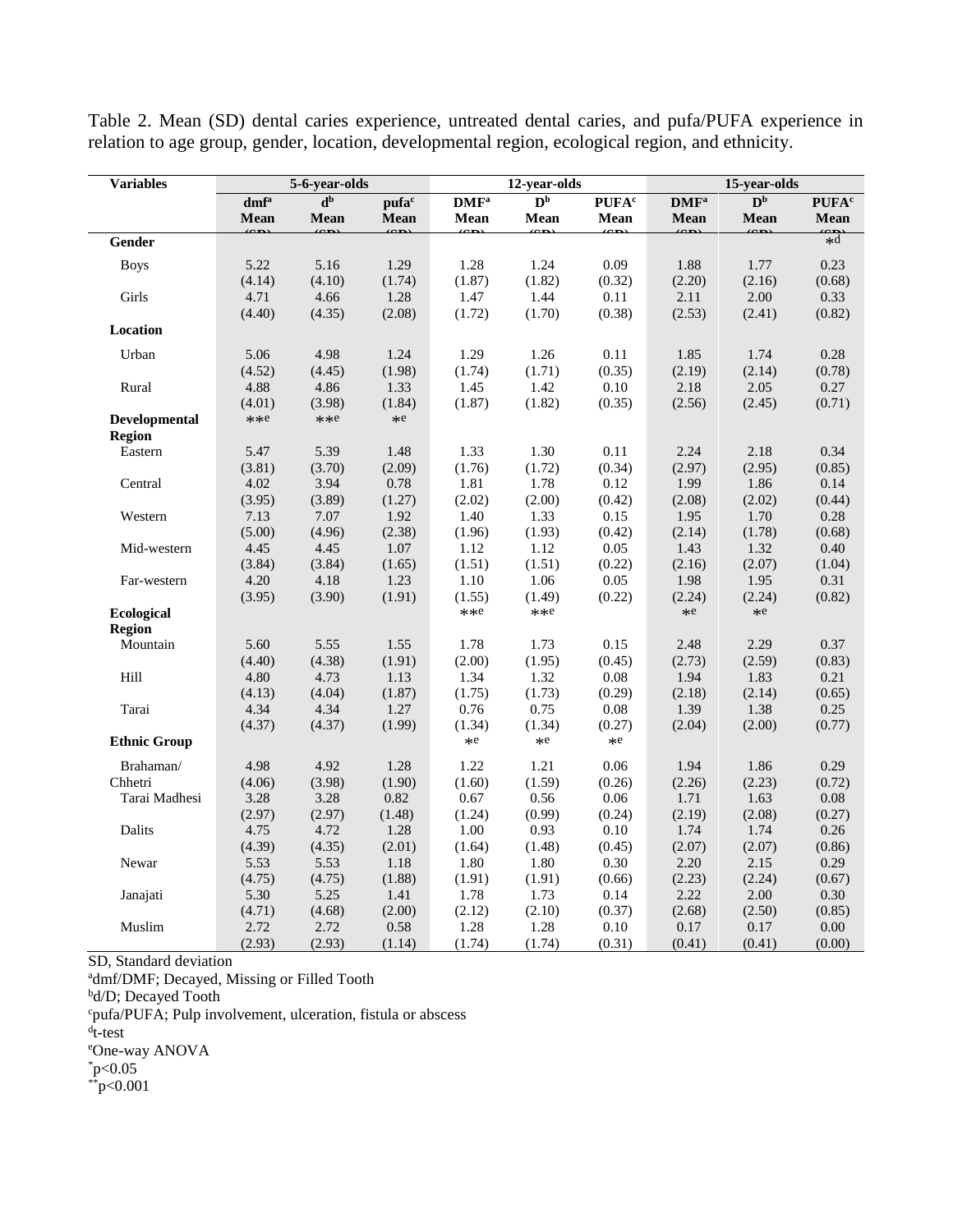| <b>Variables</b>     |      |             | 5-6-year-olds<br>12-year-olds<br>15-year-olds |              |              |         |         |                           |                         |              |              |              |
|----------------------|------|-------------|-----------------------------------------------|--------------|--------------|---------|---------|---------------------------|-------------------------|--------------|--------------|--------------|
|                      | p    | $\mathbf u$ | f                                             | $\mathbf{a}$ | $\mathbf{P}$ | U       | F       | $\boldsymbol{\mathsf{A}}$ | $\overline{\mathbf{P}}$ | $\mathbf{U}$ | $\mathbf{F}$ | $\mathbf{A}$ |
|                      |      |             |                                               |              |              |         |         |                           |                         |              |              |              |
| Gender               |      |             |                                               |              |              |         |         |                           |                         |              |              |              |
| <b>Boys</b>          | 43.2 | 0.0         | 10.8                                          | 10.8         | 7.0          | 0.0     | 0.5     | 0.5                       | 13.0                    | 0.0          | 0.5          | 1.4          |
| Girls                | 38.4 | 0.6         | 7.9                                           | 9.1          | 8.0          | $0.0\,$ | $0.0\,$ | 1.5                       | 17.1                    | 0.6          | 1.1          | 2.3          |
| <b>Location</b>      |      |             |                                               |              |              |         |         |                           |                         |              |              |              |
| Urban                | 39.9 | 0.0         | 8.70                                          | 19.2         | 7.9          | 0.0     | 0.0     | 0.9                       | 14.6                    | 0.5          | 0.5          | 2.3          |
| Rural                | 40.9 | 0.6         | 10.2                                          | 10.8         | 7.0          | $0.0\,$ | 0.5     | 1.0                       | 15.2                    | 0.0          | 1.2          | 1.2          |
| <b>Developmental</b> |      |             |                                               |              |              |         |         |                           |                         |              |              |              |
| <b>Region</b>        |      |             |                                               |              |              |         |         |                           |                         |              |              |              |
| Eastern              | 48.1 | 1.9         | 5.6                                           | 13.0         | 8.9          | 0.0     | 0.0     | 2.2                       | 18.0                    | 0.0          | 1.1          | 3.4          |
| Central              | 32.1 | 0.0         | 6.2                                           | 2.5          | 6.5          | 0.0     | 0.0     | 2.2                       | 8.2                     | 0.0          | 0.9          | 1.8          |
| Western              | 54.5 | 0.0         | 12.1                                          | 18.2         | 13.1         | 0.0     | 0.0     | 0.0                       | 19.2                    | 0.0          | 0.0          | 1.4          |
| Mid-western          | 33.9 | 0.0         | 13.6                                          | 10.2         | 4.8          | 0.0     | 0.0     | 0.0                       | 14.3                    | 0.0          | 2.9          | 0.0          |
| Far-western          | 38.8 | $0.0\,$     | 10.0                                          | 8.8          | 3.5          | 0.0     | 1.2     | 0.0                       | 17.1                    | 0.0          | $0.0\,$      | 1.3          |
| Ecological           |      |             |                                               |              |              |         |         |                           |                         |              |              |              |
| <b>Region</b>        |      |             |                                               |              |              |         |         |                           |                         |              |              |              |
| Mountain             | 45.4 | 0.9         | 10.2                                          | 11.1         | 8.9          | 0.0     | 0.7     | 1.5                       | 21.4                    | 0.0          | 0.9          | 1.7          |
| Hill                 | 40.7 | 0.0         | 8.7                                           | 6.4          | 7.1          | 0.0     | 0.0     | 0.5                       | 11.6                    | 0.0          | 1.1          | 1.7          |
| Tarai                | 33.3 | 0.0         | 10.0                                          | 18.3         | 6.0          | 0.0     | 0.0     | 1.2                       | 12.9                    | 1.2          | 0.0          | 2.4          |
| <b>Ethnic Group</b>  |      |             |                                               |              |              |         |         |                           |                         |              |              |              |
| Brahaman/            | 42.6 | 0.0         | 11.9                                          | 9.1          | 4.4          | 0.0     | 0.5     | 1.0                       | 17.1                    | 0.6          | 0.0          | 1.7          |
| Chhetri              |      |             |                                               |              |              |         |         |                           |                         |              |              |              |
| Tarai Madhesi        | 27.3 | 0.0         | 0.0                                           | 9.1          | 0.0          | 0.0     | 0.0     | 5.6                       | 7.4                     | 0.0          | 0.0          | 0.0          |
| Dalits               | 31.4 | 0.0         | 5.7                                           | 11.4         | 5.0          | 0.0     | 0.0     | 0.0                       | 10.0                    | 0.0          | 0.0          | 3.3          |
| Newar                | 35.3 | 0.0         | 11.8                                          | 0.0          | 20.0         | 0.0     | 0.0     | 0.0                       | 14.3                    | 0.0          | 2.9          | 5.7          |
| Janajati             | 44.7 | 1.1         | 7.4                                           | 12.8         | 12.3         | 0.0     | 0.0     | 0.8                       | 15.5                    | 0.0          | 1.8          | 0.9          |
| Muslim               | 28.6 | 0.0         | 0.0                                           | 14.3         | 9.1          | 0.0     | 0.0     | 0.0                       | 0.0                     | 0.0          | 0.0          | 0.0          |

Table 3. Prevalence (%) of different components of pufa/PUFA index in relation to age group, gender, location, developmental region, ecological region, and ethnicity

p/P; Pulp Involvement

u/U; Ulceration of the oral mucosa due to root fragments

f/F; Fistula

a/A; Abscess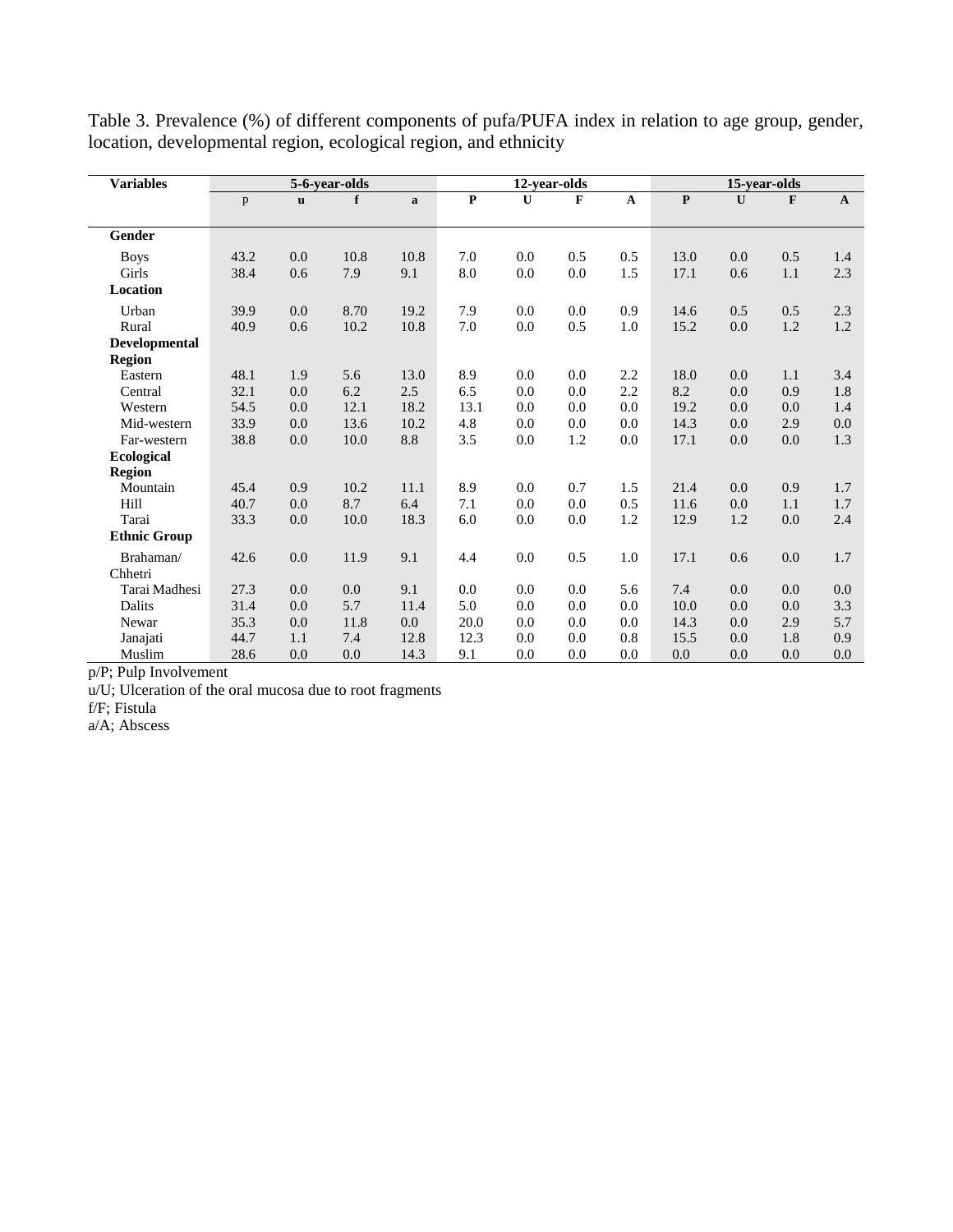| <b>Variables</b>                | 5-6-year-olds<br>12-year-olds |                   |                            |                  |                      |                           |                   | 15-year-olds               |                 |                         |                        |                   |                            |                  |                            |
|---------------------------------|-------------------------------|-------------------|----------------------------|------------------|----------------------|---------------------------|-------------------|----------------------------|-----------------|-------------------------|------------------------|-------------------|----------------------------|------------------|----------------------------|
|                                 | Mean (SD)<br>gingival         |                   | <b>Bleeding on probing</b> | Dental<br>Trauma | <b>Fluor</b><br>osis | Mean<br>(SD)              |                   | <b>Bleeding on probing</b> | Dental<br>Traum | <b>Fluorosis</b><br>(%) | Mean<br>(SD)           |                   | <b>Bleeding on probing</b> | Dental<br>Trauma | <b>Fluoros</b><br>is $(\%$ |
|                                 | bleeeding                     | $BOP \leq$<br>15% | BOP<br>15%                 | s(%)             | (%)                  | gingival<br>bleeedin<br>g | $BOP \leq$<br>15% | BOP<br>15%                 | as $(\%$        |                         | gingival<br>bleeeding) | $BOP \leq$<br>15% | BOP<br>15%                 | s(%)             |                            |
| Gender                          |                               |                   |                            |                  |                      |                           |                   |                            |                 |                         |                        |                   |                            |                  |                            |
| <b>Boys</b>                     | 13.22 (4.85)                  | 4.0               | 96.0                       | 1.7              | 4.5                  | 13.72<br>(6.55)           | 7.0               | 93.0                       | 7.0             | 12.7                    | 18.80<br>(6.40)        | 1.9               | 98.1                       | 7.2              | 13.0                       |
| Girls                           | 12.88 (4.90)                  | 6.7               | 93.3                       | 1.8              | 3.7                  | 15.83<br>(6.33)           | 3.5               | 96.5                       | 3.0             | 10.9                    | 19.13<br>(6.78)        | 2.3               | 97.7                       | 5.1              | 12.6                       |
| Location                        | ***b                          |                   |                            |                  | $**a$                | ***h                      |                   | $**a$                      |                 | $**a$                   | $*b$                   |                   |                            |                  | $**a$                      |
| Urban                           | 12.01(4.84)                   | 6.9               | 93.1                       | 2.3              | 7.5                  | 13.59<br>(6.92)           | 8.9               | 91.1                       | 7.0             | 16.4                    | 18.32<br>(6.72)        | 2.7               | 97.3                       | 5.9              | 17.4                       |
| Rural                           | 14.14 (4.67)                  | 3.6               | 96.4                       | 1.2              | 0.6                  | 15.98<br>(5.82)           | 1.5               | 98.5                       | 3.0             | 7.0                     | 19.79<br>(6.29)        | 1.2               | 98.8                       | 6.7              | 6.7                        |
| <b>Developme</b><br>ntal Region | $***c$                        |                   | $***a$                     |                  | $**a$                | $***c$                    |                   | $***a$                     |                 | $*a$                    | $***c$                 |                   |                            |                  | $\mathbf{^{*}a}$           |
| Eastern                         | 11.15(3.49)                   | 3.7               | 96.3                       | 0.0              | 5.6                  | 13.60(6.<br>56)           | 8.9               | 91.1                       | 2.2             | 15.6                    | 17.31<br>(6.92)        | 4.5               | 95.5                       | 6.7              | 16.9                       |
| Central                         | 14.64 (4.08)                  | $0.0\,$           | 100.0                      | 1.2              | 4.9                  | 16.92(5.<br>64)           | 1.1               | 98.9                       | 7.6             | 13.0                    | 21.15<br>(5.99)        | 0.9               | 99.1                       | 7.3              | 7.3                        |
| Western                         | 10.55(6.25)                   | 19.7              | 80.3                       | 4.5              | 4.5                  | 12.38<br>(7.48)           | 14.3              | 85.7                       | 8.3             | 14.3                    | 17.05<br>6.86)         | 2.7               | 97.3                       | 4.1              | 17.8                       |
| Mid-<br>western                 | 15.05(4.45)                   | 1.7               | 98.3                       | 0.0              | 5.1                  | 15.40<br>(5.93)           | 1.6               | 98.4                       | 1.6             | 9.7                     | 18.89<br>(6.65)        | 2.9               | 97.1                       | 0.0              | 5.7                        |
| Far-western                     | 13.34 (4.09)                  | 2.5               | 97.5                       | 2.5              | 1.3                  | 15.44<br>(5.88)           | 0.0               | 100.0                      | 4.7             | 5.8                     | 19.53<br>(5.68)        | 0.0               | 100.0                      | 9.2              | 14.5                       |
| <b>Ecological</b><br>Region     | $***c$                        |                   | $\mathbf{^{*}a}$           |                  | $***a$               | $***c$                    |                   |                            |                 | $***a$                  |                        |                   | $*_a$                      |                  | $***a$                     |
| Mountain                        | 15.44 (4.07)                  | 0.9               | 99.1                       | 0.0              | 0.0                  | 16.81<br>(5.85)           | 1.5               | 98.5                       | 2.2             | 8.9                     | 20.16<br>(6.37)        | 0.0               | 100.0                      | 5.1              | 8.5                        |
| Hill                            | 12.29(4.80)                   | 6.4               | 93.6                       | 2.3              | 3.5                  | 14.18<br>(6.64)           | 7.1               | 92.9                       | 5.6             | 7.7                     | 18.31<br>(6.88)        | 4.4               | 95.6                       | 7.2              | 7.2                        |
| Tarai                           | 10.95(4.78)                   | 10.0              | 90.0                       | 3.3              | 13.3                 | 12.71<br>(6.42)           | 7.2               | 92.8                       | 8.4             | 26.5                    | 18.64<br>(5.97)        | 0.0               | 100.0                      | 5.9              | 30.6                       |
| Ethnic<br>Group                 |                               |                   |                            |                  | $***a$               | $**_{\mathbb{C}}$         |                   | $a^*a$                     |                 |                         |                        |                   |                            |                  | $***a$                     |
| Brahaman/<br>Chhetri            | 13.54 (4.55)                  | 4.5               | 95.5                       | 1.1              | 1.1                  | 13.56<br>(6.13)           | 5.9               | 94.1                       | 8.4             | 11.8                    | 18.70(6.45)            | 2.3               | 97.7                       | 7.4              | 8.6                        |
| Tarai<br>Madhesi                | 15.36<br>(3.78)               | $0.0\,$           | 100.0                      | $0.0\,$          | 27.3                 | 16.33<br>(5.99)           | 0.0               | 100.0                      | 0.0             | 27.8                    | 22.04<br>(5.56)        | 0.0               | 100.0                      | 7.4              | 33.3                       |
| Dalits                          | 13.03 (5.38)                  | 5.7               | 94.3                       | 2.9              | 5.7                  | 17.48(5.                  | 2.5               | 97.5                       | 2.5             | 5.0                     | 17.23                  | 0.0               | 100.0                      | 10.0             | 43.3                       |
| Newar                           | 12.65(5.07)                   | 5.9               | 94.1                       | 0.0              | 0.0                  | 93)<br>14.00<br>(8.71)    | 20.0              | 80.0                       | 5.0             | 5.0                     | (6.12)<br>18.83(7.59)  | 8.6               | 91.4                       | 2.9              | 11.4                       |
| Janajati                        | 12.22(5.29)                   | 7.4               | 92.6                       | 3.2              | 4.3                  | 15.78(6.<br>55)           | 4.1               | 95.9                       | 1.6             | 12.3                    | 19.24(6.67             | 0.9               | 99.1                       | 4.5              | 5.5                        |
| Muslim                          | 9.57(1.90)                    | $0.0\,$           | 100.0                      | 0.0              | 42.9                 | 13.55(7.<br>41)           | 0.0               | 100.0                      | 0.0             | 18.2                    | 16.50(5.54             | 0.0               | 100.0                      | 0.0              | 33.3                       |

Table 4. Mean number of teeth (SD) and prevalence of gingival bleeding on probing (BOP), dental traumas and fluorosis in relation to age group, gender, location, developmental region, ecological region, and ethnicity.

SD, Standard Deviation

 $a_{\chi}$ - test

b t-test

<sup>c</sup>One-way ANOVA

 $*p<0.05$ 

\*\*p<0.01

\*\*\*p<0.001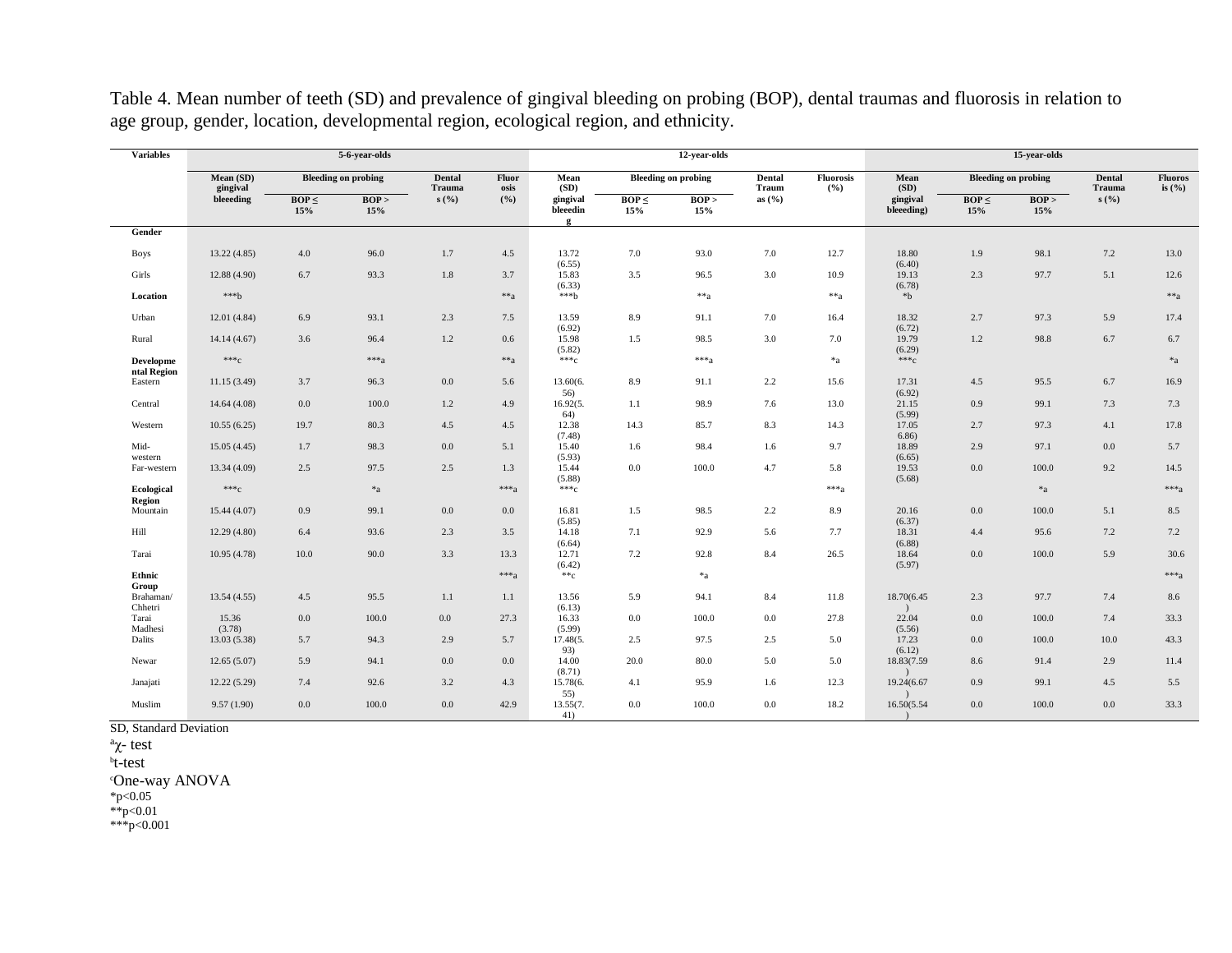|  |  |  |  |  | Table 5. Mean (SD) dental caries experience in relation to fluoride levels in drinking water. |
|--|--|--|--|--|-----------------------------------------------------------------------------------------------|
|  |  |  |  |  |                                                                                               |

| <b>Fluoride Level (ppm)</b> | $\mathbf n$ | <b>Number of Sample</b><br><b>Sites</b> | dt         | dmf         | <b>DT</b>  | <b>DMF</b> |
|-----------------------------|-------------|-----------------------------------------|------------|-------------|------------|------------|
| < 0.5                       | 915         | 21                                      | 4.93(4.27) | 4.97(4.31)  | 1.61(2.03) | 1.68(2.10) |
| $0.5 - 0.8$                 | 177         |                                         | 5.60(3.89) | 5.71 (4.04) | 1.64(2.14) | 1.66(2.16) |
| > 0.8                       | 45          |                                         | 1.89(2.53) | 1.89 (2.53) | 1.45(2.08) | 1.48(2.16) |
| p-value                     |             |                                         | 0.060      | 0.055       | 0.505      | 0.855      |

SD, Standard Deviation

dt/DT; Decayed Tooth

dmf/DMF; Decayed, Missing or Filled Tooth